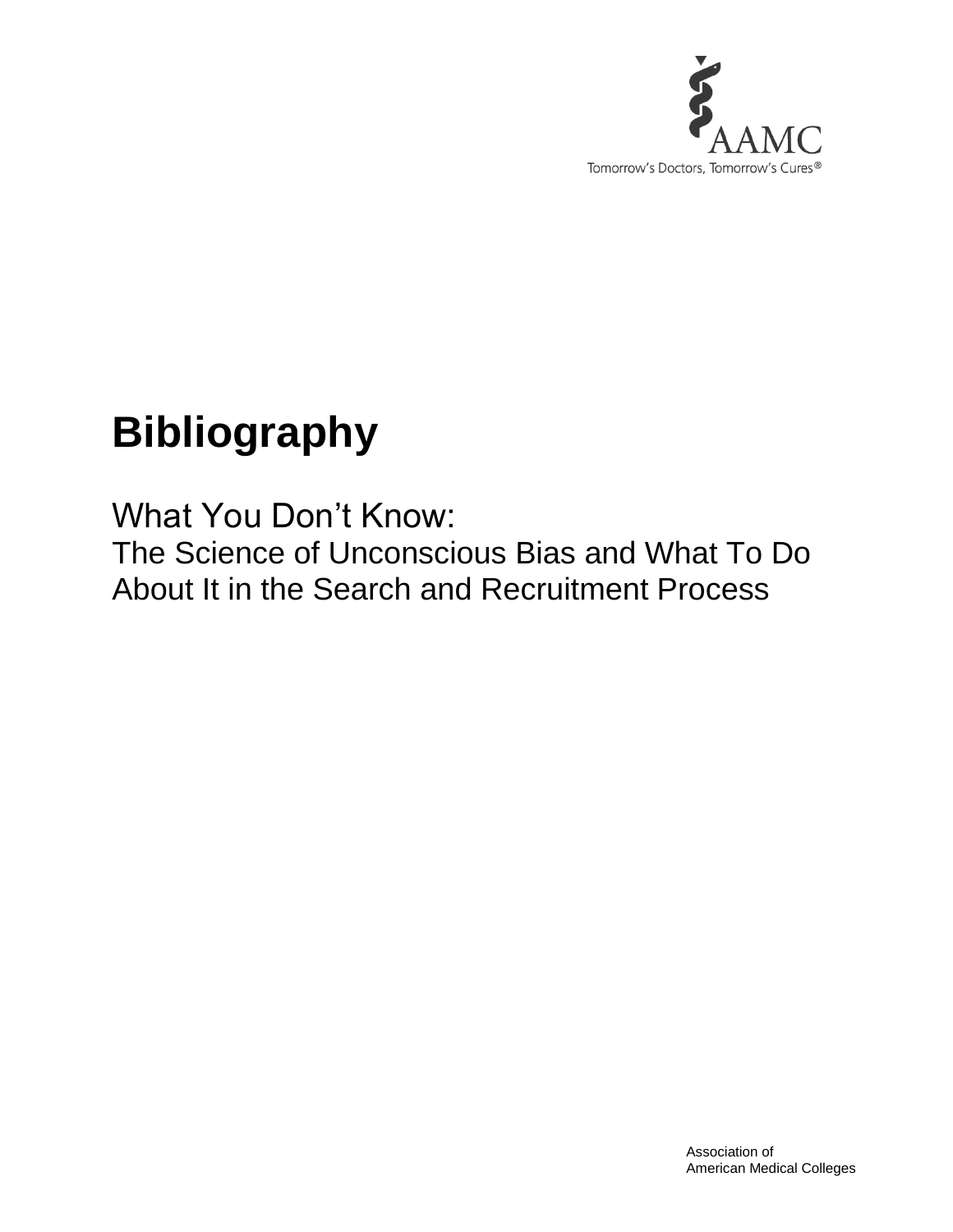# **Bauer, C.C. & Baltes, B.B. (2002). Reducing the effects of gender stereotypes on performance evaluations.**  *Sex Roles, 47,* **465-476.**

The purpose of this research was to extend previous work on gender bias in performance evaluation. Specifically, we examined whether a structured free recall intervention could decrease the influence of traditional gender-stereotypes on the performance evaluations of women. Two hundred forty-seven college students provided performance ratings for vignettes that described the performance of male or female college professors. Results indicated that without the intervention, raters who have traditional stereotypes evaluated women less accurately & more negatively. Conversely, the structured free recall intervention successfully eliminated these effects. The usefulness of the structured free recall intervention as a tool for decreasing the influence of gender stereotypes on performance ratings is discussed. [Abstract from author].

#### **Bertrand, M. & Mullainathan, S. (2004). Are Emily and Greg more employable than Lakisha and Jamal? A field experiment on labor market discrimination.** *American Economic Review, 94,* **991-1013.**

We perform a field experiment to measure racial discrimination in the labor market. We respond with fictitious resumes to help-wanted ads in Boston and Chicago newspapers. To manipulate perception of race, each resume is randomly assigned either a very African American sounding name or a very White sounding name. The results show significant discrimination against African-American names: White names receive 50 percent more callbacks for interviews. We also find that race affects the benefits of a better resume. For White names, a higher quality resume elicits 30 percent more callbacks whereas for African Americans, it elicits a far smaller increase. Applicants living in better neighborhoods receive more callbacks but, interestingly, this effect does not differ by race. The amount of discrimination is uniform across occupations and industries. Federal contractors and employers who list "Equal Opportunity Employer" in their ad discriminate as much as other employers. We find little evidence that our results are driven by employers inferring something other than race, such as social class, from the names. These results suggest that racial discrimination is still a prominent feature of the labor market. [Abstract from author].

# **Biernat, M. & Manis, M. (1994). Shifting standards and stereotype-based judgments.** *Journal of Personality and Social Psychology***,** *66***(1), 5-20.**

Four studies tested a model of stereotype-based shifts in judgment standards developed by M. Biernat, M. Manis, and T. E. Nelson (1991). The model suggests that subjective judgments of target persons from different social groups may fail to reveal the stereotyped expectations of judges, because they invite the use of different evaluative standards; more "objective" or common rule indicators reduce such standard shifts. The stereotypes that men are more competent than women, women are more verbally able than men, Whites are more verbally able than Blacks, and Blacks are more athletic than Whites were successfully used to demonstrate the shifting standards phenomenon. Several individual-difference measures were also effective in predicting differential susceptibility to standard shifts, and direct evidence was provided that differing comparison standards account for substantial differences in target ratings.[Abstract from author].

#### **Blair, I.V. & Banaji, M.R. (1996). Automatic and controlled processes in stereotype priming.** *Journal of Personality and Social Psychology,70***(6), 1142-1163.**

The experiments in this article were conducted to observe the automatic activation of gender stereotypes and to assess theoretically specified conditions under which such stereotype priming may be moderated. Across 4 experiments, 3 patterns of data were observed: (a) evidence of stereotype priming under baseline conditions of intention and high cognitive constraints, (b) significant reduction of stereotype priming when a counterstereotype intention was formed even though cognitive constraints were high, and (c) complete reversal of stereotype priming when a counterstereotype intention was formed and cognitive constraints were low. These data support proposals that stereotypes may be automatically activated as well as proposals that perceivers can control and even eliminate such effects. [Abstract from author.]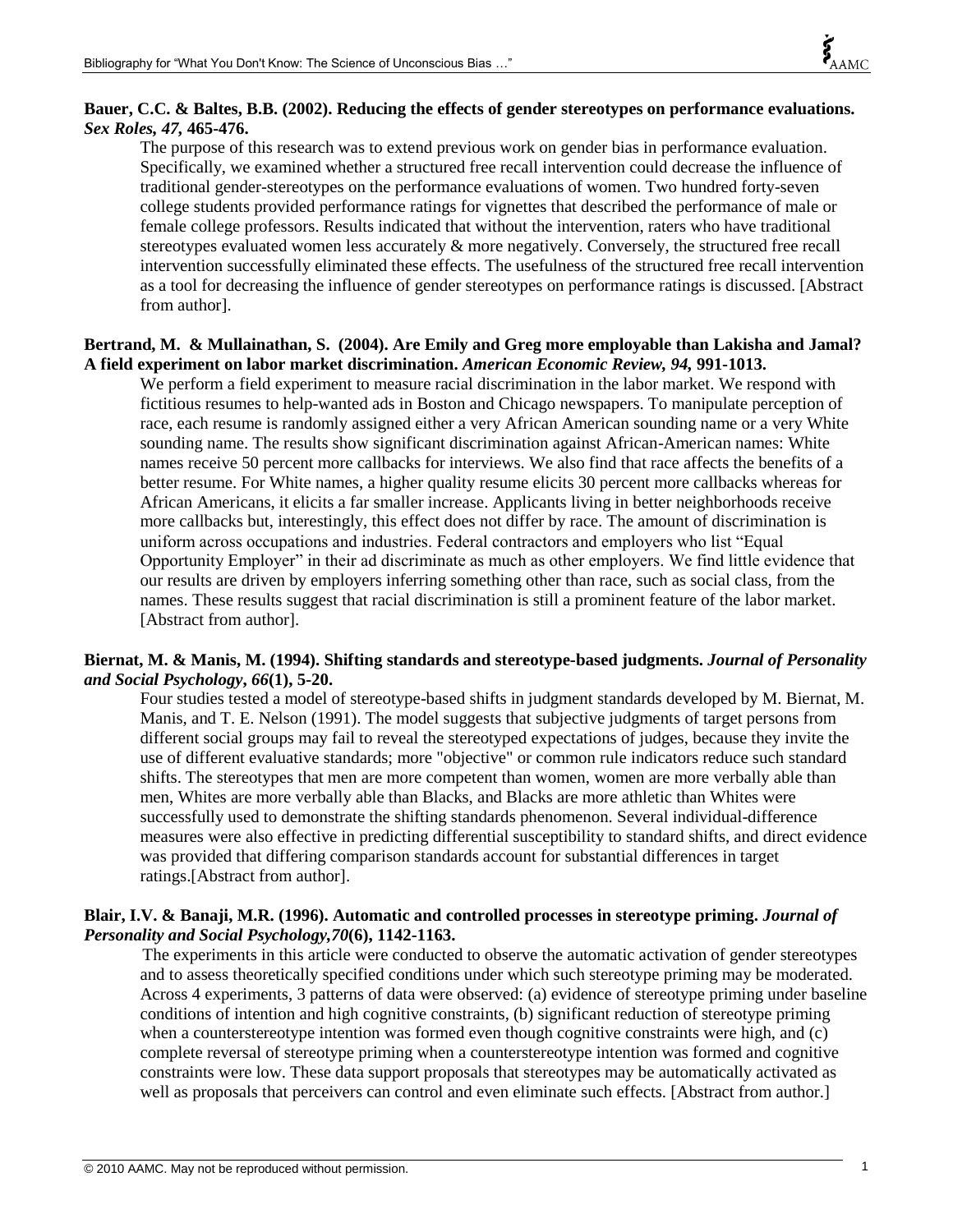# **Blair, I.V., Ma, J.E., & Lenton, A.P. (2001). Imagining stereotypes away: The moderation of implicit stereotypes through mental imagery.** *Journal of Personality and Social Psychology, 81***(5), 828-841.**

Research on implicit stereotypes has raised important questions about an individual's ability to moderate and control stereotypic responses. With few strategies shown to be effective in moderating implicit effects, the present research investigates a new strategy based on focused mental imagery. Across 5 experiments, participants who engaged in counterstereotypic mental imagery produced substantially weaker implicit stereotypes compared with participants who engaged in neutral, stereotypic, or no mental imagery. This reduction was demonstrated with a variety of measures, eliminating explanations based on response suppression or shifts in response criterion. Instead, the results suggest that implicit stereotypes are malleable, and that controlled processes, such as mental imagery, may influence the stereotyping process at its early as well as later stages. [Abstract from author].

### **Butler, D. & Geis, F.L. (1990). Nonverbal affect responses to male and female leaders: Implications for leadership evaluations.** *Journal of Personality and Social Psychology, 58***(1), 48-59***.*

It was hypothesized that female leaders would elicit more negative nonverbal affect responses from other group members than male leaders offering the same initiatives. Male and female subjects participated in 4-person discussions in which male or female confederates assumed leadership. During the discussion subjects' nonverbal affect responses to the confederates were coded from behind one-way mirrors. Female leaders received more negative affect responses and fewer positive responses than men offering the same suggestions and arguments. Female leaders received more negative than positive responses, in contrast to men, who received at least as many positive as negative responses. The data demonstrate a concrete social mechanism known to cause devaluation of leadership, and thus support a more social interpretation of female leadership evaluations, in contrast to previous interpretations based on private perceptual bias. [Abstract from author].

#### Correll, S.J., Bernard, S. & Paik, I. (2007). Getting a job: Is there a motherhood penalty?. *American Journal of Sociology, 112***(5), 1297-1338.**

Survey research finds that mothers suffer a substantial wage penalty, although the causal mechanism producing it remains elusive. The authors employed a laboratory experiment to evaluate the hypothesis that status-based discrimination plays an important role and an audit study of actual employers to assess its real-world implications. In both studies, participants evaluated application materials for a pair of samegender equally qualified job candidates who differed on parental status. The laboratory experiment found that mothers were penalized on a host of measures, including perceived competence and recommended starting salary. Men were not penalized for, and sometimes benefited from, being a parent. The audit study showed that actual employers discriminate against mothers, but not against fathers. [Abstract from author].

#### **Cuddy, A. J. C., Fiske, S. T., & Glick, P. (2004). When professionals become mothers, warmth doesn't cut the ice.** *Journal of Social Issues, 60,* **701–718.**

Working moms risk being reduced to one of two subtypes: homemakers—viewed as warm but incompetent, or female professionals—characterized as competent but cold. The current study ( $N = 122$ ) college students) presents four important findings. First, when working women become mothers, they trade perceived competence for perceived warmth. Second, working men don't make this trade; when they become fathers, they gain perceived warmth and maintain perceived competence. Third, people report less interest in hiring, promoting, and educating working moms relative to working dads and childless employees. Finally, competence ratings predict interest in hiring, promoting, and educating workers. Thus, working moms' gain in perceived warmth does not help them, but their loss in perceived competence does hurt them. [Abstract from author].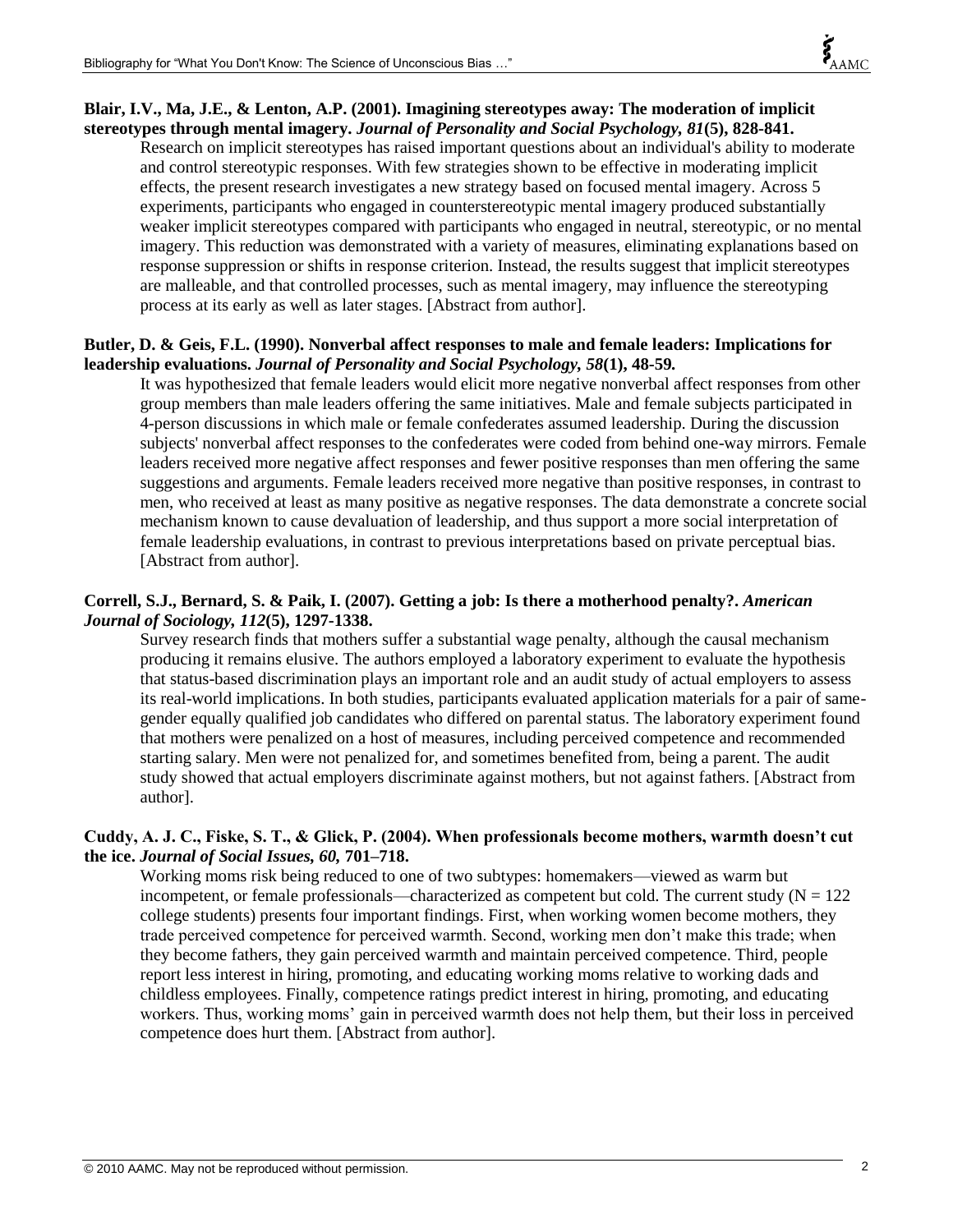# **Davison, H. K. & Burke, M.J. (2000). Sex discrimination in simulated employment contexts: A metaanalytic investigation.** *Journal of Vocational Behavior, 56***(2), 225-248.**

This study meta-analytically tested hypotheses concerning factors that affect sex discrimination in simulated employment contexts. These hypotheses, derived from the social psychological literature on stereotyping, predicted that salience of applicant sex, job sex-type, sex of rater, and amount of jobrelevant information would affect discrimination against female and male applicants. Generally, the hypotheses concerning job sex-type and job-relevant information were supported. Female and male applicants received lower ratings when being considered for an opposite-sex-type job, and the difference between ratings of males and females decreased as more job-relevant information was provided. However, ratings of males and females did not differ as hypothesized in regard to salience of sex and rater sex. The research and practice implications of these results are discussed. [Abstract from author].

### **Eagly, A. H., & Carli, L.L. (2003). The female leadership advantage: An evaluation of the evidence.** *The Leadership Quarterly, 14,* **807-834.**

Journalists and authors of trade books increasingly assert a female advantage in leadership, whereby women are more likely than men to lead in a style that is effective under contemporary conditions. Contrasting our analysis of these claims with Vecchio's [Leadersh. Q. 13 (2002) 643] analysis, we show that women have some advantages in typical leadership style but suffer some disadvantages from prejudicial evaluations of their competence as leaders, especially in masculine organizational contexts. Nonetheless, more women are rising into leadership roles at all levels, including elite executive roles. We suggest reasons for this rise and argue that organizations can capture the symbols of progressive social change and modernity by appointments of women in key positions. [Abstract from author].

# **Eagly, A.H., & Karau, S.J. (2002). Role congruity theory of prejudice toward female leaders.** *Psychological Review***,** *109***(3), 573-598.**

A role congruity theory of prejudice toward female leaders proposes that perceived incongruity between the female gender role and leadership roles leads to 2 forms of prejudice: (a) perceiving women less favorably than men as potential occupants of leadership roles and (b) evaluating behavior that fulfills the prescriptions of a leader role less favorably when it is enacted by a woman. One consequence is that attitudes are less positive toward female than male leaders and potential leaders. Other consequences are that it is more difficult for women to become leaders and to achieve success in leadership roles. Evidence from varied research paradigms substantiates that these consequences occur, especially in situations that heighten perceptions of incongruity between the female gender role and leadership roles. [Abstract from author].

# **Ellemers, N., van den Heuvel, H., de Gilder, D., Maass, A., & Bonvini A. (2004). The underrepresentation of women in science: Differential commitment or the queen bee syndrome?.** *The British Journal of Social Psychology, 43,* **315-338.**

We examined possible explanations for the underrepresentation of women among university faculty, in two different national contexts. In the Netherlands, a sample of doctoral students  $(N = 132)$  revealed no gender differences in work commitment or work satisfaction. Faculty members in the same university (N = 179), however, perceived female students to be less committed to their work and female faculty endorsed these gender-stereotypical perceptions most strongly. A second study, in Italy, replicated and extended these findings. Again, no gender differences were obtained in the self-descriptions of male and female doctoral students ( $N = 80$ ), while especially the female faculty ( $N = 93$ ) perceived female students as less committed to their work than male students. Additional measures supported an explanation in social identity terms, according to which individual upward mobility (i.e. of female faculty) implies distancing the self from the group stereotype which not only involves perceiving the self as a nonprototypical group member, but may also elicit stereotypical views of other in-group members. [Abstract from author].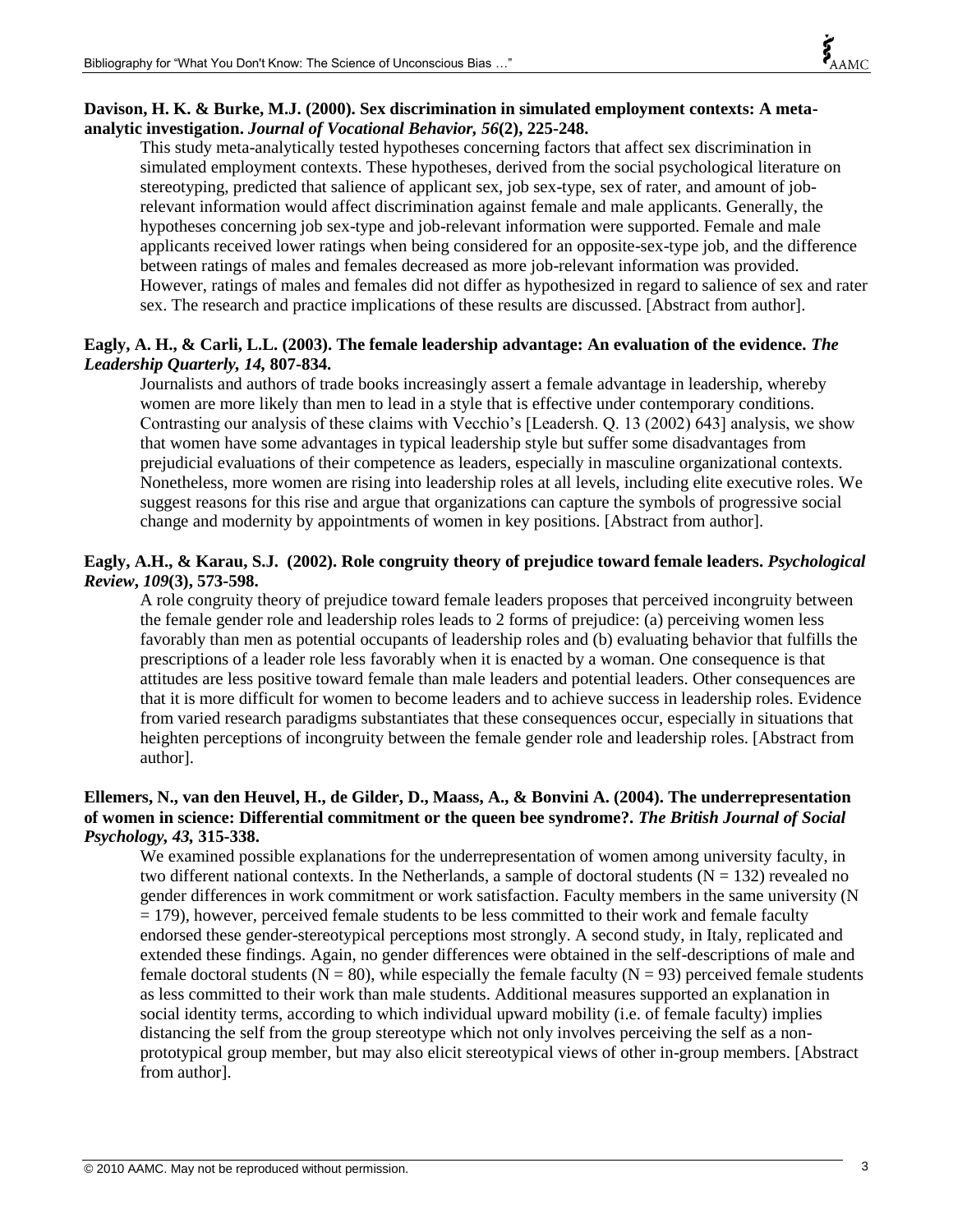#### **Fiske, S.T. & Taylor, S.E. (1991).** *Social cognition* **(2nd ed.). McGraw-Hill Book Company.**

This text by Susan Fiske and Shelley Taylor has been the standard resource for scholars and students interested in the fullest understanding of the areas of social cognition. Now in its thoroughly revised second edition, "Social Cognition" goes even further in organizing and critically evaluating the theories, evidence, and practical applications centered around the basic issue of how people make sense of their social environment. By combining new developments in cognitive psychology on attention, memory, and inference, with those emerging from the study of attitudes, affect, and motivation, Fiske and Taylor give us the "state of the art" manual for appreciating that aspect of human nature which focuses on how people think about themselves and about others. [From the foreword].

# **Foschi, M. (2000). Double standards for competence: Theory and research.** *Annual Review of Sociology, 26,*  **21-42.**

This article reviews theory and research on double standards, namely, the use of different requirements for the inference of possession of an attribute, depending on the individuals being assessed. The article focuses on double standards for competence in task groups and begins by examining how status characteristics (e.g. gender, ethnicity, socioeconomic class) become a basis for stricter standards for the lower status person. I also discuss other bases for this practice (e.g. personality characteristics, allocated rewards, sentiments of either like or dislike). Next, I describe double standards in the inference of other types of valued attributes (e.g. beauty, morality, mental health) and examine the relationship between these practices and competence double standards. The article concludes with a discussion of "reverse" double standards for competence, namely, the practice of applying more lenient ability standards to lower status individuals. [Abstract from author].

#### **Foschi, M. (1996). Double standards in the evaluation of men and women.** *Social Psychology Quarterly, 59***(3), 237-254.**

This article presents the results from two expectation-states studies on gender and double standards for task competence. The emergence of such standards under several experimental conditions is investigated. In both studies, men and women, participating in opposite-sex dyads, worked first individually and then as a team in solving a perceptual task. As predicted, results from Experiment 1 show that although subjects of both sexes achieved equal levels of performance, women were held to a stricter standard of competence than men. This difference was more pronounced when the referent of the standard was the partner rather than self. Experiment 2 investigates the extent to which the double standard is affected by level of accountability for one's assessments. Results show a significant difference by sex of referent of standard when accountability was low, but not when it was increased. In both studies, measures of perceived competence in self and in partner reflected reported standards, as predicted. Theoretical and practical implications of these findings are discussed. [Abstract from author].

#### **Foschi, M., Lai, L., & Sigerson, K. (1994). Gender and double standards in the assessment of job applicants.** *Social Psychology Quarterly, 57***(4), 326-339.**

This study tests hypotheses on the use of gender-based double standards in the assessment of task competence. The design involves the examination of files of applicants for engineering jobs, and recreates several features of a hiring decision. The critical choice to be made by each subject was between a male and a female applicant with average but slightly different academic records. In one experimental condition the man held the better record; in the other, the situation was reversed. Results for male subjects show that when the male candidate was the better performer, he was chosen more often, and was considered more competent and more suitable, than when the female candidate was in that position. Female subjects, on the other hand, did not show any differences regarding sex of applicant. This sex of subject effect is examined in detail. A discussion of the paper's theoretical and methodological contributions to the study of ability evaluation is also included. [Abstract from author].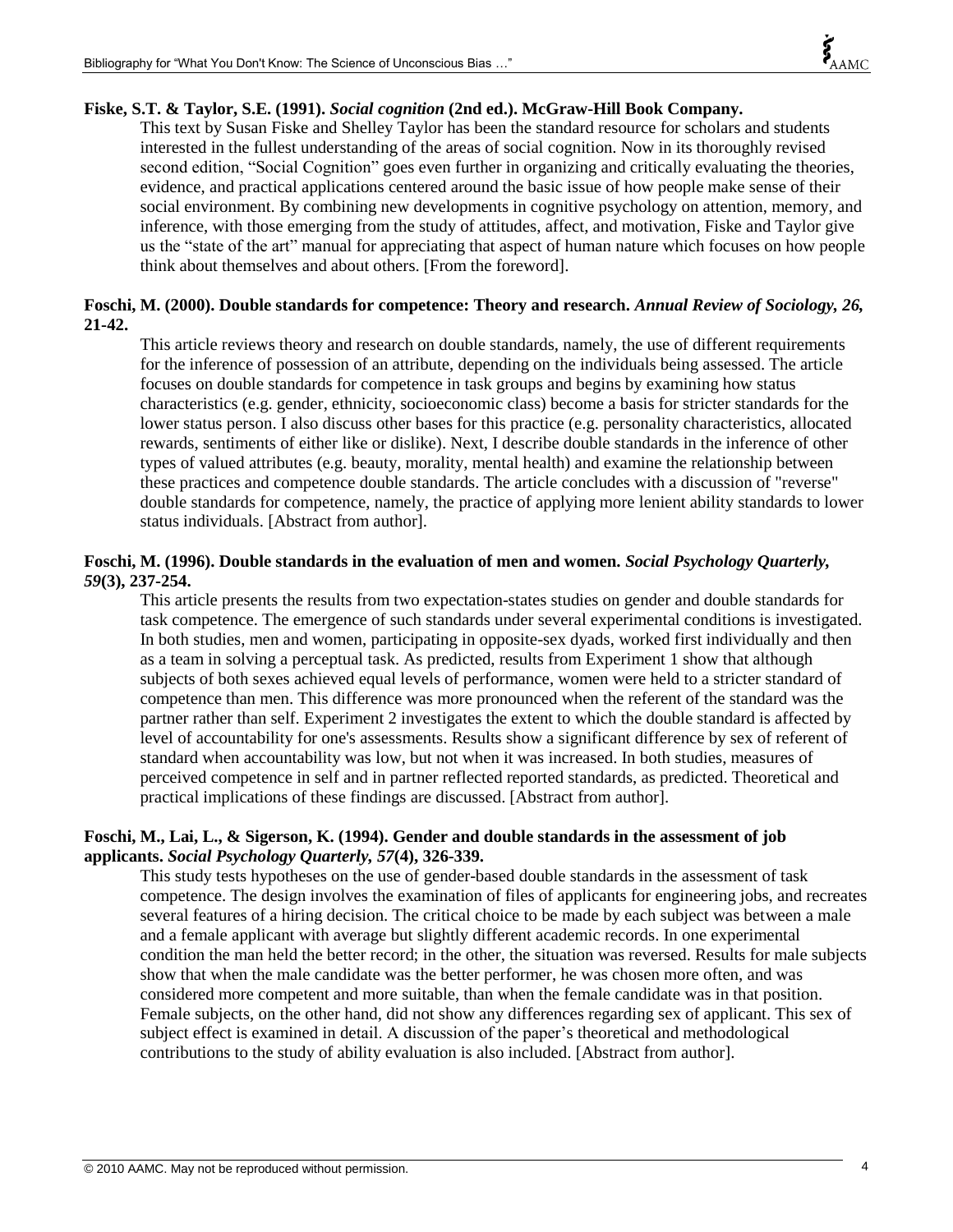#### **Galinsky, A. D. & Moskowitz, G.B. (2000). Perspective-taking: Decreasing stereotype expression, stereotype accessibility, and in-group favoritism.** *Journal of Personality and Social Psychology, 78***(4), 708- 724.**

Using 3 experiments, the authors explored the role of perspective-taking in debiasing social thought. In the 1st 2 experiments, perspective-taking was contrasted with stereotype suppression as a possible strategy for achieving stereotype control. In Experiment 1, perspective-taking decreased stereotypic biases on both a conscious and a nonconscious task. In Experiment 2, perspective-taking led to both decreased stereotyping and increased overlap between representations of the self and representations of the elderly, suggesting activation and application of the self-concept in judgments of the elderly. In Experiment 3, perspective-taking reduced evidence of in-group bias in the minimal group paradigm by increasing evaluations of the out-group. The role of self-other overlap in producing prosocial outcomes and the separation of the conscious, explicit effects from the nonconscious, implicit effects of perspectivetaking are discussed. [Abstract from author].

# **Goldin, C. & Rouse, C. (2000). Orchestrating impartiality: The impact of "blind" auditions on female musicians.** *The American Economic Review, 90***(4), 715-741.**

A change in the audition procedures of symphony orchestras-adoption of "blind" auditions with a "screen" to conceal the candidate's identity from the jury--provides a test for sex-biased hiring. Using data from actual auditions, in an individual fixed-effects framework, we fjnd that the screen increases the probability a woman will be advanced and hired. Although some of our estimates have large standard errors and there is one persistent effect in the opposite direction, the weight of the evidence suggests that the blind audition procedure fostered impartiality in hiring and increased the proportion women in symphony orchestras. [Abstract from author].

#### **Gundersen, D. E., Tinsley, D.B., & Terpstra, D.E. (1996). Empirical assessment of impression management biases: The potential for performance appraisal error.** *Journal of Social Behavior and Personality, 11,* **57- 77.**

This experimental study used senior university students in a business curriculum to explore the role of impression management as a bias in a performance appraisal setting. Subordinate performance and the gender of both raters and ratees were also included as factors in the study. As expected, findings show that performance is the primary determinant of appraisal scores as a main effect where all evaluation measures were significant at the  $p < .001$  level. Performance also interacted significantly with both the subordinate gender and rater gender variables. Impression management, both as a main effect and in interaction with ratee gender, was also found to influence performance appraisal scores, although to a lesser extent than performance. Defensive impression management tactics, including apologies and excuses, were generally found to have a negative influence on evaluations. The gender variables were only significant when interacting with performance and impression management conditions. [Abstract from author].

#### **Heilman, M. E. & Okimoto, T.G. (2008). Motherhood: A potential source of bias in employment decisions.**  *Journal of Applied Psychology, 93,* **189-198.**

Results of 2 experimental studies in which job incumbents were said to be applying for promotions to traditionally male positions demonstrated bias against mothers in competence expectations and in screening recommendations. This bias occurred regardless of whether the research participants were students (Study 1) or working people (Study 2). Although anticipated job commitment, achievement striving, and dependability were rated as generally lower for parents than for nonparents, anticipated competence was uniquely low for mothers. Mediational analyses indicated that, as predicted, negativity in competence expectations, not anticipated job commitment or achievement striving, promoted the motherhood bias in screening recommendations; expected deficits in agentic behaviors, not in dependability, were found to fuel these competence expectations. These findings suggest that motherhood can indeed hinder the career advancement of women and that it is the heightened association with gender stereotypes that occurs when women are mothers that is the source of motherhood's potentially adverse consequences. [Abstract from author].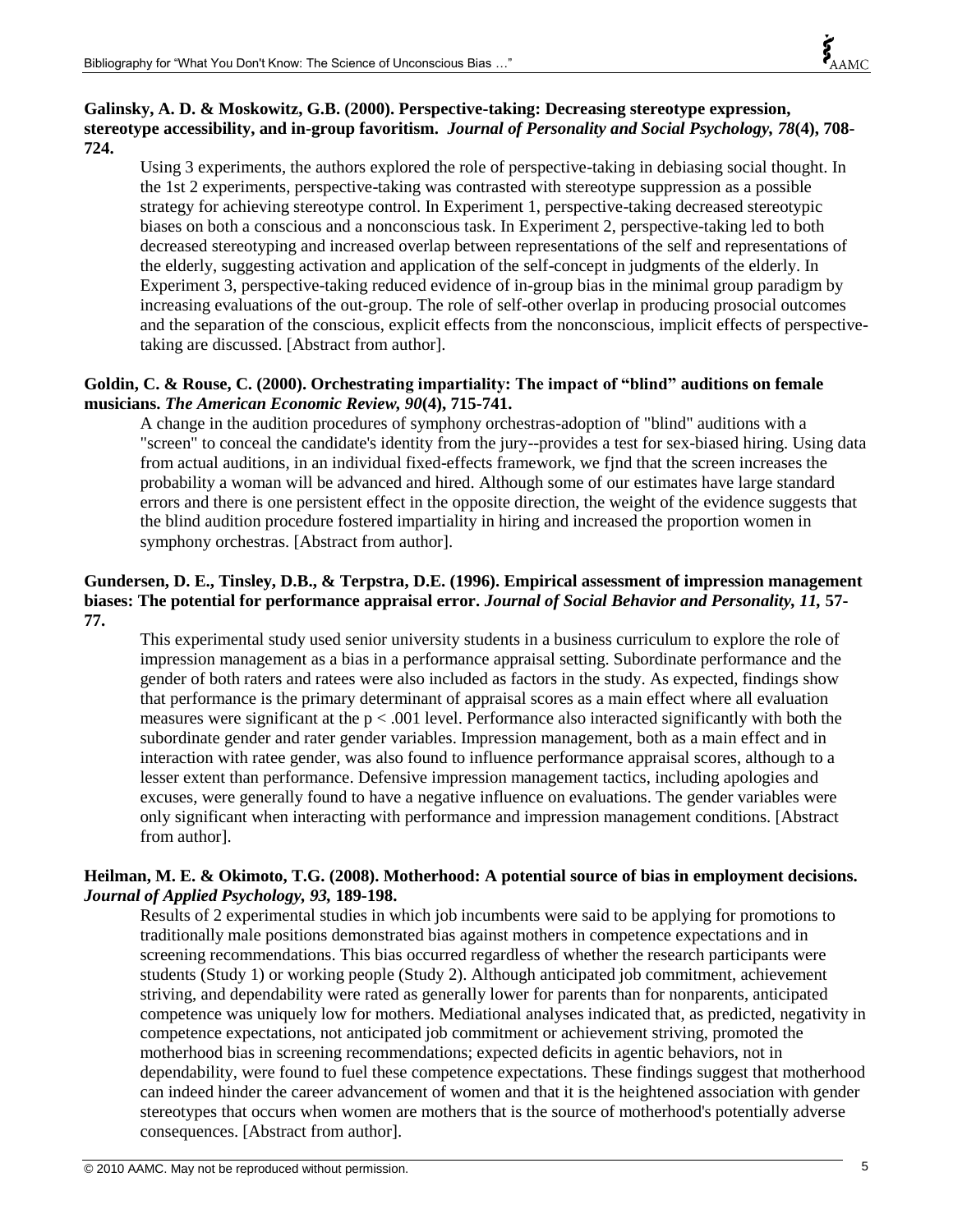# **Heilman, M. E. & Okimoto, T.G. (2007). Why are women penalized for success at male tasks?: The implied communality deficit.** *Journal of Applied Psychology, 92,* **81–92.**

In 3 experimental studies, the authors tested the idea that penalties women incur for success in traditionally male areas arise from a perceived deficit in nurturing and socially sensitive communal attributes that is implied by their success. The authors therefore expected that providing information of communality would prevent these penalties. Results indicated that the negativity directed at successful female managers—in ratings of likability, interpersonal hostility, and boss desirability—was mitigated when there was indication that they were communal. This ameliorative effect occurred only when the information was clearly indicative of communal attributes (Study 1) and when it could be unambiguously attributed to the female manager (Study 2); furthermore, these penalties were averted when communality was conveyed by role information (motherhood status) or by behavior (Study 3). These findings support the idea that penalties for women's success in male domains result from the perceived violation of gender-stereotypic prescriptions. [Abstract from author].

## **Heilman, M. E., & Haynes, M. C. (2005). No credit where credit is due: Attributional rationalization of women's success in male–female teams.** *Journal of Applied Psychology, 90,* **905–916.**

In 3 experimental studies, the authors explored how ambiguity about the source of a successful joint performance outcome promotes attributional rationalization, negatively affecting evaluations of women. Participants read descriptions of a mixed-sex dyad's work and were asked to evaluate its male and female members. Results indicated that unless the ambiguity about individual contribution to the dyad's successful joint outcome was constrained by providing feedback about individual team member performance (Study 1) or by the way in which the task was said to have been structured (Study 2) or unless the negative expectations about women's performance were challenged by clear evidence of prior work competence (Study 3), female members were devalued as compared with their male counterparts they were rated as being less competent, less influential, and less likely to have played a leadership role in work on the task. Implications of these results, both theoretical and practical, are discussed. [Abstract from author].

#### **Heilman, M. E., Wallen, A. S., Fuchs, D., & Tamkins, M. M. (2004). Penalties for success: Reactions to women who succeed at male tasks.** *Journal of Applied Psychology, 89,* **416–427.**

A total of 242 subjects participated in 3 experimental studies investigating reactions to a woman's success in a male gender-typed job. Results strongly supported the authors' hypotheses, indicating that (a) when women are acknowledged to have been successful, they are less liked and more personally derogated than equivalently successful men (Studies 1 and 2); (b) these negative reactions occur only when the success is in an arena that is distinctly male in character (Study 2); and (c) being disliked can have career-affecting outcomes, both for overall evaluation and for recommendations concerning organizational reward allocation (Study 3). These results were taken to support the idea that gender stereotypes can prompt bias in evaluative judgments of women even when these women have proved themselves to be successful and demonstrated their competence. The distinction between prescriptive and descriptive aspects of gender stereotypes is considered, as well as the implications of prescriptive gender norms for women in work settings. [Abstract from author].

### **Heilman, M. E. (2001). Description and prescription: How gender stereotypes prevent women's ascent up the organizational ladder.** *Journal of Social Issues, 57,* **657-674.**

This review article posits that the scarcity of women at the upper levels of organizations is a consequence of gender bias in evaluations. It is proposed that gender stereotypes and the expectations they produce about both what women are like (descriptive) and how they should behave (prescriptive) can result in devaluation of their performance, denial of credit to them for their successes, or their penalization for being competent. The processes giving rise to these outcomes are explored, and the procedures that are likely to encourage them are identified. Because of gender bias and the way in which it influences evaluations in work settings, it is argued that being competent does not ensure that a woman will advance to the same organizational level as an equivalently performing man. [Abstract from author].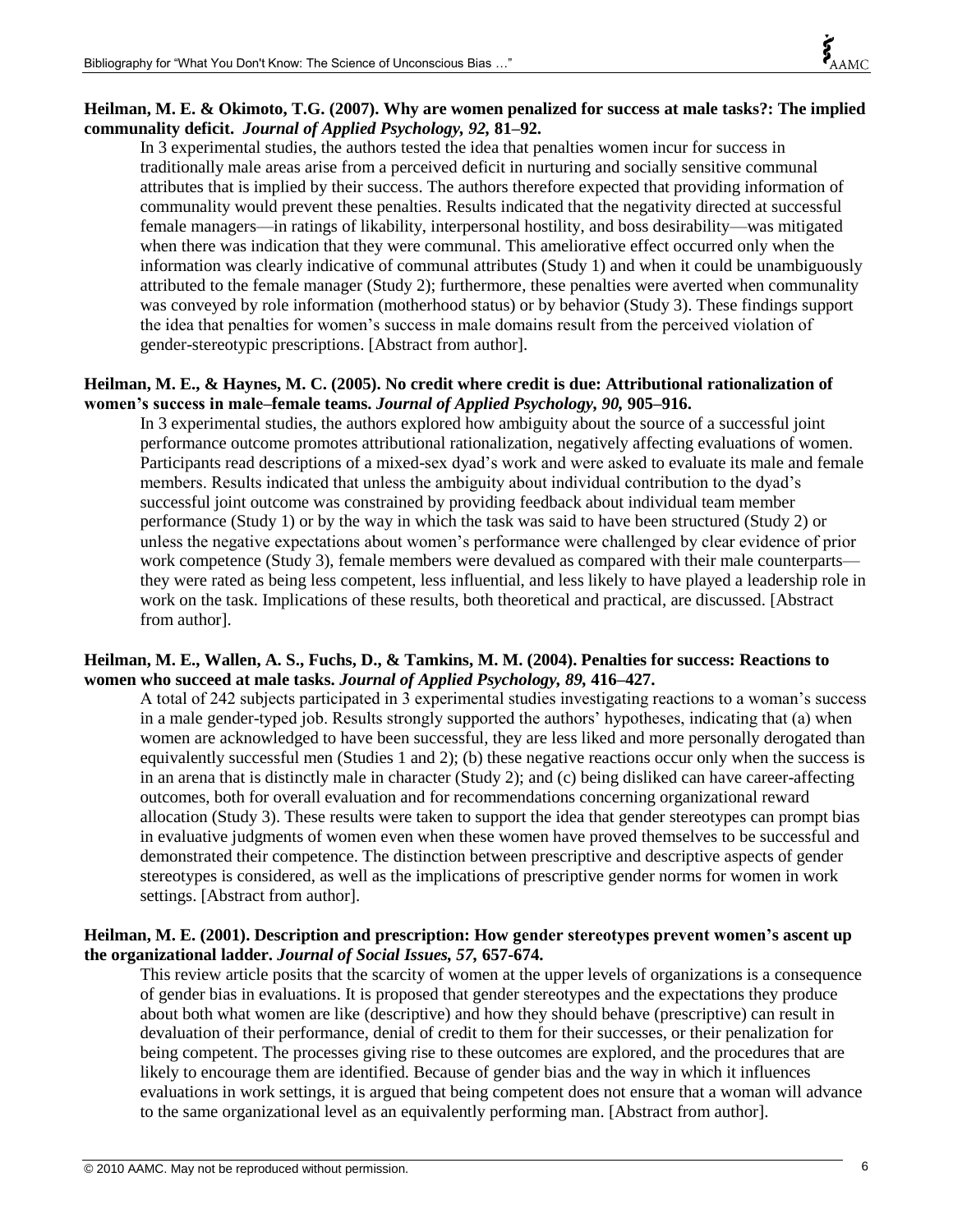## **Heilman,M.E. & Stopeck, M.H. (1985). Attractiveness and corporate success: Different causal attributions for males and females.** *Journal of Applied Psychology, 70,* **379-388***.*

113 working men and women were presented with the work history of an assistant vice president (AVP) of a midsized corporation who was either an attractive or unattractive male or female. Additionally, the AVP's rise to the senior ranks was depicted as either unusually rapid or normative in pace. Ss read the material and answered an attributional questionnaire. Results indicate that, as predicted, attractiveness had different effects on the degree to which the AVP's success was attributed to ability depending on whether the AVP was male or female: Males' ability attributions were enhanced and females' ability attributions were detrimentally affected by their good looks. Also as expected, capability judgments followed a similar pattern. Appearance was additionally shown to have different consequences for males and females when likeability and interpersonal integrity were rated. However, contrary to predictions, the rapidity of corporate ascent did not interact with appearance or sex in affecting attributions about or impressions of the stimulus AVPs. Conceptual and practical implications are discussed. [Abstract from author].

#### **Heilman, M. E. & Stopeck, M.H. (1985.) Being attractive, advantage or disadvantage? Performance-based evaluations and recommended personnel actions as a function of appearance, sex, and job type.**  *Organizational Behavior and Human Decision Processes, 35***(2), 202-215.**

Prompted by a concern with the effects of appearance on how individuals and their work are regarded and how rewards are allocated in work settings, an experiment was conducted to determine whether physical attractiveness differentially affects the performance evaluations and recommended personnel actions for men and women holding managerial and nonmanagerial jobs. As predicted, attractiveness proved to be advantageous for women in nonmanagerial positions and disadvantageous for women in managerial ones. Unexpectedly, however, appearance had no effects whatsoever on reactions to men. Additional results indicated that attractiveness enhanced the perceived femininity of our female stimulus people, but did not enhance the perceived masculinity of those who were male. These data were interpreted as supportive of the idea that the differential effects of appearance in work settings are mediated by gender characterizations, and that fluctuations in the perceived person-job fit are key to understanding the seemingly inconsistent reactions to attractive and unattractive women in employment situations. The theoretical and applied implications of these findings are discussed. [Abstract from author].

## **Heilman, M. E. (1980). The impact of situational factors on personnel decisions concerning women: Varying the sex composition of the applicant pool.** *Organizational Behavior and Human Performance, 26,* **386-395.**

One hundred male and female MBA students evaluated a woman applicant for a managerial position when the proportion of women in the applicant pool was varied. Results indicated that personnel decisions of both males and females were significantly more unfavorable when women represented 25% or less of the total pool. Additional findings suggest that this effect was mediated by the degree to which sex stereotypes predominated in forming impressions of applicants. The results were interpreted as supportive of the thesis that situational factors can function to reduce the adverse effects of sex stereotypes in employment settings. [Abstract from author].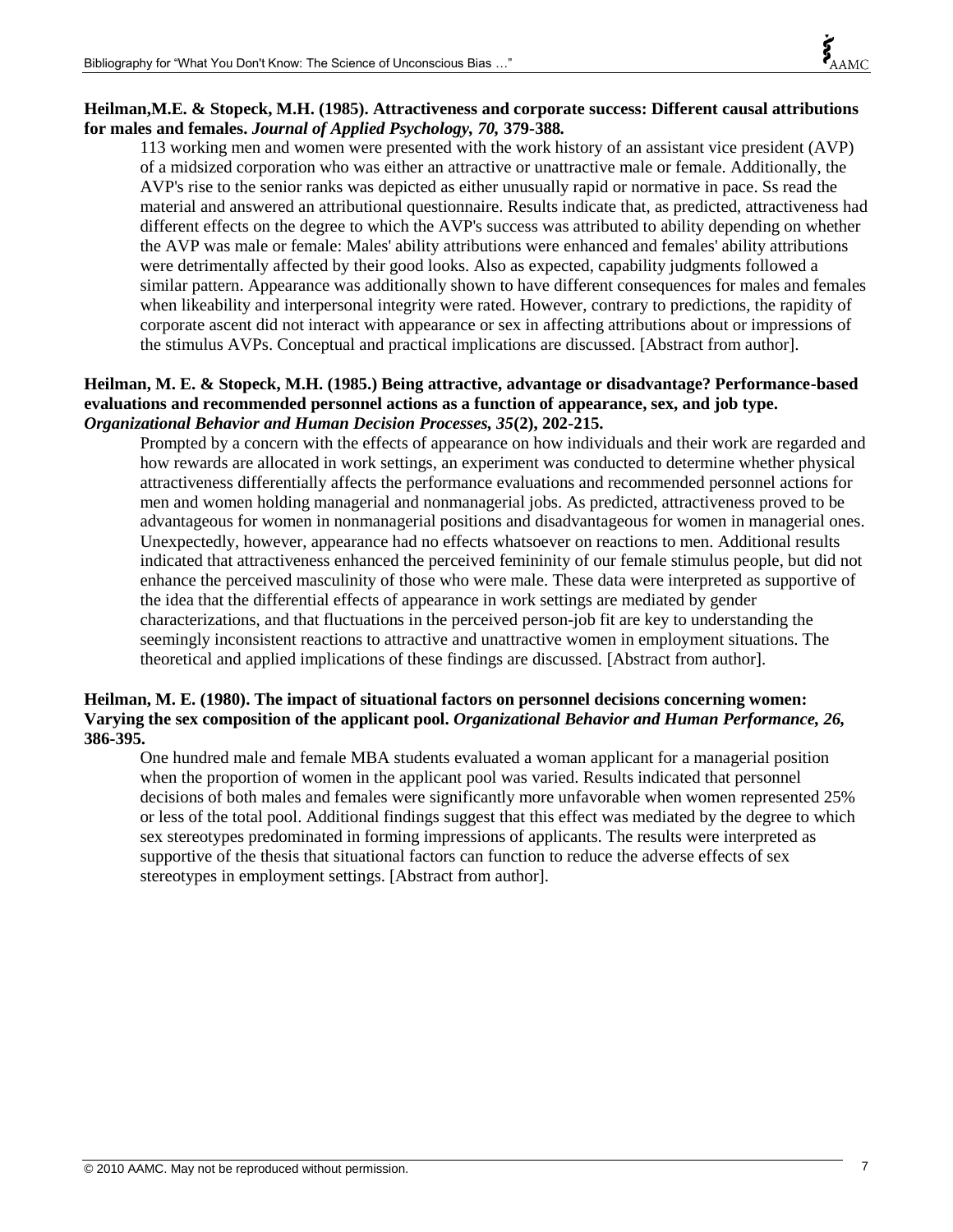## **Heron, S. L., Lovell, E. O., Wang, E., & Bowman, S. H. (2009). Promoting diversity in emergency medicine: Summary recommendations from the 2008 Council of Emergency Medicine Residency Directors (CORD) Academic Assembly Diversity Workgroup.** *Academic Emergency Medicine, 16,* **450-453.**

Although the U.S. population continues to become more diverse, ethnic and racial health care disparities persist. The benefits of a diverse medical workforce have been well described, but the percentage of emergency medicine (EM) residents from underrepresented groups (URGs) is small and has not significantly increased over the past 10 years. The Council of Emergency Medicine Resident Directors (CORD) requested that a panel of CORD members review the current state of ethnic and racial diversity in EM training programs. The objective of the discussion was to develop strategies to help EM residency programs examine and improve diversity in their respective institutions. Specific recommendations focus on URG applicant selection and recruitment strategies, cultural competence curriculum development, involvement of URG faculty, and the availability of institutional and national resources to improve and maintain diversity in EM training programs. [Abstract from author].

## **Hummert, M. L., Mazloff, D., & Henry, C. (1999). Vocal characteristics of older adults and stereotyping.**  *Journal of Nonverbal Behavior, 23***(2), 111-132.**

Two studies extended the study of the nonverbal correlates of age stereotypes. In Study 1, 40 young listeners assessed the age of 30 elderly speakers from three age groups: 60–69, 70–79, 80 and over. As expected, perceived age increased linearly with age group, although greater variability was found in judgments of male than of female speakers. For male speakers, mean vocal volume (intensity) and standard deviations in vocal volume were positively correlated with chronological and perceived age. For female speakers, mean pitch, standard deviations in pitch, and vocal jitter were positively correlated with chronological and perceived age. In Study 2, 40 young listeners selected trait sets corresponding to 3 positive and 3 negative elderly stereotypes to describe 6 young-old and 6 old-old speakers. As predicted, listeners associated the old-old voices of females (but not males) with fewer positive stereotypes than the young-old female voices. In addition, young-old male voices were associated with significantly fewer positive stereotypes than young-old female voices. Finally, male participants chose fewer positive stereotypes for young-old male voices than did female participants. These results provide information on the ways in which vocal characteristics may serve to activate stereotypes in interaction. [Abstract from author].

#### **Hummert, M. L. & Garstka, T.A. (1994). Stereotypes of the elderly held by young, middle-aged, and elderly adults.** *Journal of Gerontology, 49***(5), 240-249.**

This two-part study extended the research on multiple stereotypes of elderly adults by examining the perceptions of young, middle-aged, and elderly adults. First, one set of participants engaged in a trait generation task which yielded a trait list for use in the second part of the study. Second, other participants sorted the set of traits into groups representing different types of elderly individuals. Trait groupings were analyzed with hierarchical cluster analysis. Results supported the hypothesis that older adults have more complex representations of aging than do middle-aged and young ones, and that middle-aged adults have more complex representations than do young ones. For example, middle-aged and elderly adults reported more stereotypes of the elderly than did young adults, and elderly adults reported more stereotypes than did middle-aged adults. Results also showed, as expected, that these differences in complexity exist against a background of general agreement about the nature of aging: trait lists produced by those in the three age groups were significantly correlated, and the stereotype sets of the three age groups included seven shared stereotypes. Results are interpreted in terms of their support for two alternative explanations of the complexity differences: ingroup/outgroup and developmental. [Abstract from author].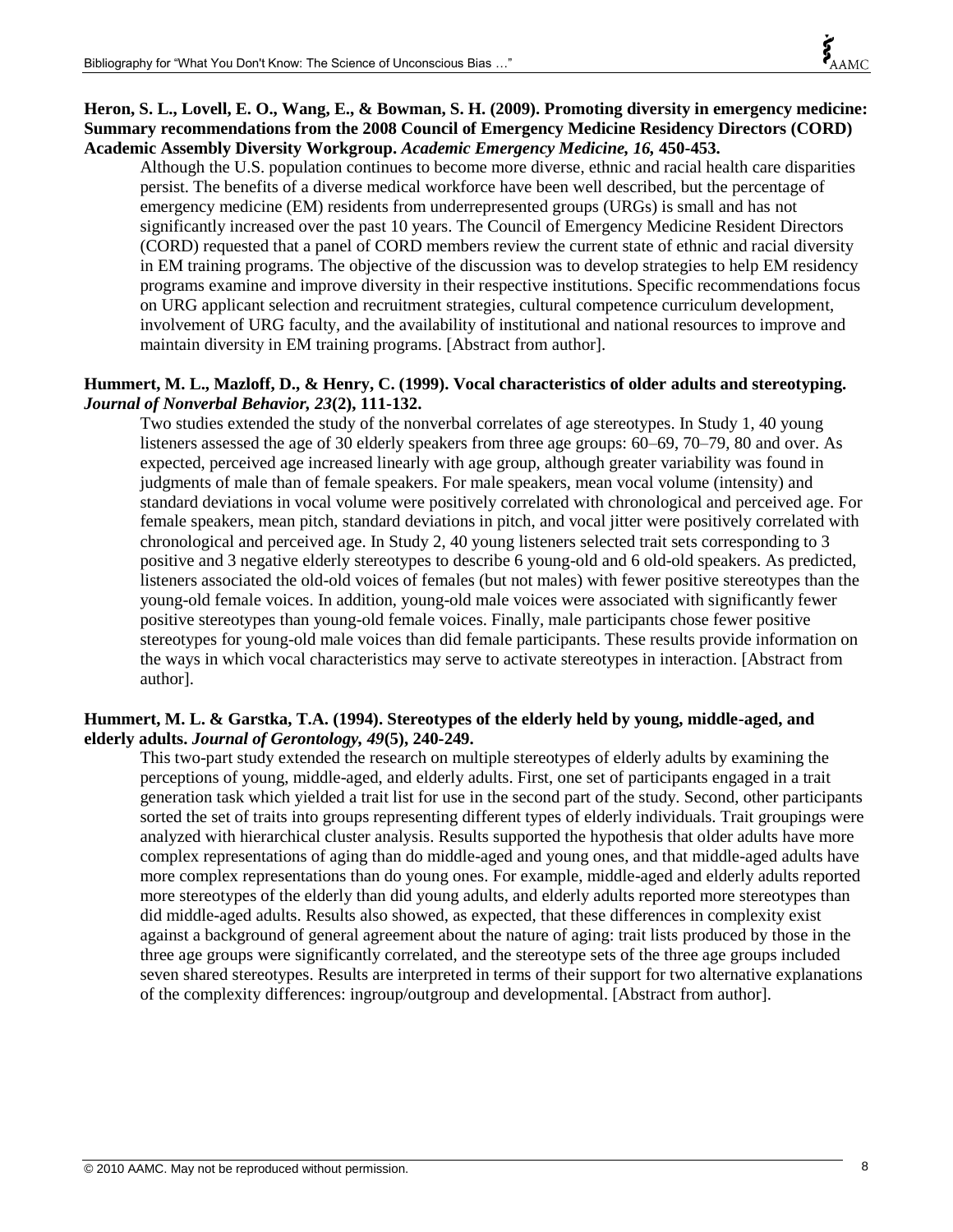# **Isaac, C., Lee, B., & Carnes, M. (2009). Interventions that affect gender bias in hiring: A systematic review.**  *Academic Medicine, 84***(10), 1440-1446.**

Purpose: To systematically review experimental evidence for interventions mitigating gender bias in employment. Unconscious endorsement of gender stereotypes can undermine academic medicine's commitment to gender equity. Method: The authors performed electronic and hand searches for randomized controlled studies since 1973 of interventions that impact gender differences in evaluation of job applicants. Twenty-seven studies met all inclusion criteria. Interventions fell into three categories: application information, applicant features, and rating conditions. Results: The studies identified gender bias as the difference in ratings or perceptions of men and women with identical qualifications. Studies reaffirmed negative bias against women being evaluated for positions traditionally or predominantly held by men (male sex-typed jobs). The assessments of male and female raters rarely differed. Interventions that provided raters with clear evidence of job-relevant competencies were effective. However, clearly competent women were rated lower than equivalent men for male sex-typed jobs unless evidence of communal qualities was also provided. A commitment to the value of credentials before review of applicants and women's presence at above 25% of the applicant pool eliminated bias against women. Two studies found unconscious resistance to "anti-bias" training, which could be overcome with distraction or an intervening task. Explicit employment equity policies and an attractive appearance benefited men more than women; whereas repeated employment gaps were more detrimental to men. Masculine-scented perfume favored the hiring of both sexes. Negative bias occurred against women who expressed anger or who were perceived as self-promoting. Conclusion: High-level evidence exists for strategies to mitigate gender bias in hiring. [Abstract from author].

## **Ito, T.A. & Urland, G.R. (2003). Race and gender on the brain: Electrocortical measures of attention to the race and gender of multiply categorizable individuals.** *Journal of Personality and Social Psychology, 85***(4), 616-626.**

The degree to which perceivers automatically attend to and encode social category information was investigated. Event-related brain potentials were used to assess attentional and working-memory processes on-line as participants were presented with pictures of Black and White males and females. The authors found that attention was preferentially directed to Black targets very early in processes (by about 100 ms after stimulus onset) in both experiments. Attention to gender also emerged early but occurred about 50 ms later than attention to race. Later working-memory processes were sensitive to more complex relations between the group memberships of a target individual and the surrounding social context. These working-memory processes were sensitive to both the explicit categorization task participants were performing as well as more implicit, task-irrelevant categorization dimensions. Results are consistent with models suggesting that information about certain category dimensions is encoded relatively automatically. [Abstract from author].

## **King, E.B., Mendoza, S.A., Madera, J.M., Hebl, M.R., & Knight, J.L. (2006). What's in a name? A multiracial investigation of the role of occupational stereotypes in selection decisions.** *Journal of Applied Social Psychology, 36***(5), 1145-1159.**

Bertrand & Mullainathan (2002) found evidence that race-typed names can have a significant influence on the evaluation of résumés. The current study expanded on their research by manipulating both the race (Asian American, Black, Hispanic, White) and quality of the résumé (high, low), and by considering occupational stereotypes as an explanatory mechanism. White male participants (N=155) read a fictitious résumé, evaluated the applicant, and judged his suitability for jobs. The results revealed that Asian American individuals were evaluated highly for high-status jobs, regardless of their résumé quality. White and Hispanic applicants both benefited from a high-quality résumé, but Black applicants were evaluated negatively, even with strong credentials. Results of mediation analyses demonstrated that occupational stereotypes accounted for the relationship between race and evaluations of applicants. [Abstract from author].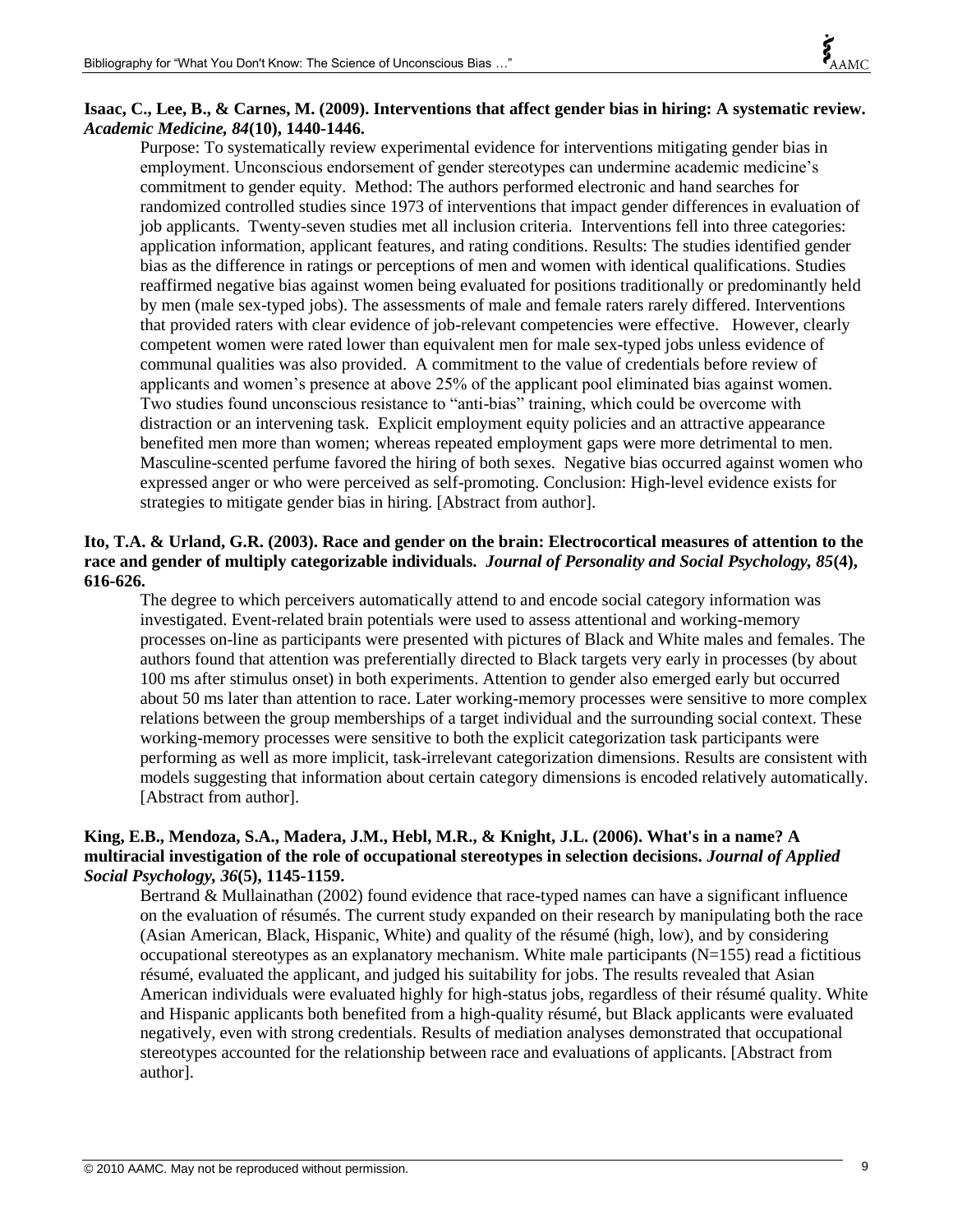# **Kite, M. E. & Johnson, B.T. (1988). Attitudes toward older and younger adults: A meta-analysis.**  *Psychology and Aging, 3***, 233-244.**

Attitudes toward the elderly have been examined in a number of empirical studies, yet the question of whether the elderly are viewed more negatively than younger persons has not been resolved. A metaanalysis of the literature was conducted to examine this question; results demonstrated that attitudes toward the elderly are more negative than attitudes toward younger people. However, smaller differences between the evaluations of elderly and younger targets were found when (a) the study used measures of personality traits (compared with measures of competence), (b) there were a larger number of dependent measures included in the effect size, (c) specific information was provided about the target person (compared with when a general target such as old person was used), and (d) a between-subjects design (compared with a within-subjects design) was used. These results support Lutsky's (1981) conclusion that age, in and of itself, seems to be less important in determining attitudes toward the elderly than other types of information. The methodological limitations within the literature and a need to consider multiple components of attitudes toward older individuals are discussed. [Abstract from author].

### **Lerner, J. S. & Tetlock, P.E. (1999). Accounting for the effects of accountability.** *Psychological Bulletin, 125***(2), 255-275.**

This article reviews the now extensive research literature addressing the impact of accountability on a wide range of social judgments and choices. It focuses on 4 issues: (a) What impact do various accountability ground rules have on thoughts, feelings, and action? (b) Under what conditions will accountability attenuate, have no effect on, or amplify cognitive biases? (c) Does accountability alter how people think or merely what people say they think? and (d) What goals do accountable decision makers seek to achieve? In addition, this review explores the broader implications of accountability research. It highlights the utility of treating thought as a process of internalized dialogue; the importance of documenting social and institutional boundary conditions on putative cognitive biases; and the potential to craft empirical answers to such applied problems as how to structure accountability relationships in organizations. [Abstract from author].

#### **Mahoney, M.R., Wilson, E., Odom, K.L., Flowers, L., & Adler, S.R. (2008). Minority faculty voices on diversity in academic medicine: Perspectives from one school.** *Academic Medicine, 83,* **781-786.**

Purpose: To examine the perceptions and experiences of ethnic minority faculty at University of California-San Francisco regarding racial and ethnic diversity in academic medicine, in light of a constitutional measure outlawing race- and gender-based affirmative action programs by public universities in California. Method: In 2005, underrepresented minority faculty in the School of Medicine at University of California-San Francisco were individually interviewed to explore three topics: participants' experiences as minorities, perspectives on diversity and discrimination in academic medicine, and recommendations for improvement. Interviews were tape-recorded, transcribed verbatim, and subsequently coded using principles of qualitative, text-based analysis in a four-stage review process. Results: Thirty-six minority faculty (15 assistant professors, 11 associate professors, and 10 full professors) participated, representing diversity across specialties, faculty rank, gender, and race/ethnicity. Seventeen were African American, 16 were Latino, and 3 were Asian. Twenty participants were women. Investigators identified four major themes: (1) choosing to participate in diversity-related activities, driven by personal commitment and institutional pressure, (2) the gap between intention and implementation of institutional efforts to increase diversity, (3) detecting and reacting to discrimination, and (4) a need for a multifaceted approach to mentorship, given few available minority mentors. Conclusions: Minority faculty are an excellent resource for identifying strategies to improve diversity in academic medicine. Participants emphasized the strong association between effective mentorship and career satisfaction, and many delineated unique mentoring needs of minority faculty that persist throughout academic ranks. Findings have direct application to future institutional policies in recruitment and retention of underrepresented minority faculty. [Abstract from author].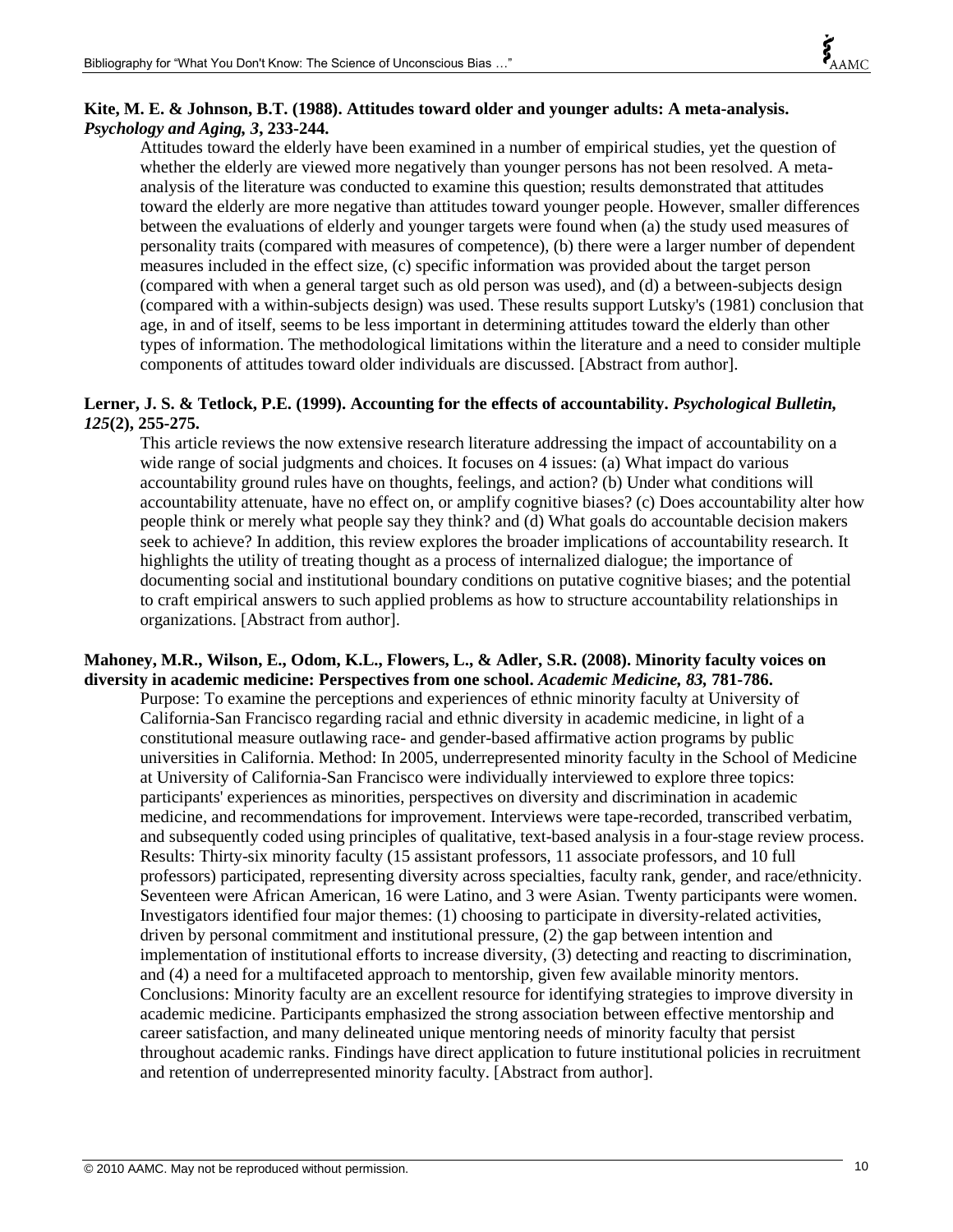## **Martell, R.F. (1991). Sex bias at work: The effects of attentional and memory demands on performance ratings of men and women.** *Journal of Applied Social Psychology, 21***(23), 1939-1960.**

The present study examined the impact of attentional and memory demands on work performance ratings accorded men and women in traditionally male jobs. Of interest was whether sex discrimination would abate in the face of individuating and job-relevant work behavior even when the demands likely to be faced in actual work settings were taken into account. Two hundred and two subjects read a vignette depicting the work behavior of a male or female police officer and then rated the individual's work performance. The attentional demands imposed on subjects while reading the vignette and the amount of time elapsed prior to issuing the performance ratings were systematically varied. As predicted, men were evaluated more favorably than women when raters were faced with an additional task requiring attention and time pressures were made salient. Only when subjects were able to carefully allocate all of their attentional resources did sex bias in work performance ratings abate. Memory demands had no effects on work performance ratings. Gender-related work characterizations paralleled the performance ratings, providing support for the idea that sex stereotypes mediate discrimination in performance appraisal judgments. The theoretical and practical implications of these findings, as well as suggestions for future research, are discussed. [Abstract from author].

#### **Martell, R. F. & Guzzo,R.A. (1991). The dynamics of implicit theories of group performance: When and how do they operate?** *Organizational Behavior and Human Decision Processes,50***(1), 51-74.**

221 undergraduates observed a task performing group and then were given positive, negative, or no performance feedback. Immediately after or 1 wk later, Ss completed an evaluative rating scale and a questionnaire measuring their recollections of the group's effective and ineffective behavior. Evaluative ratings and behavioral recollections were distorted by performance cues. However, contrary to predictions, only in immediate rating conditions were recollections of ineffective behavior affected. Distorted recollections of the group's behavior appeared to be the result of a systematic response bias in which observers adopted a more liberal decision criterion when judging the occurrence of expected behaviors. [Abstract from author].

# **Martell, R. F., Lane, D.M., & Emrich, C. (1996). Male-female differences: A computer simulation.**  *American Psychologist,51,* **157-158.**

Agrees with A. H. Eagly's (see record 1995-21141-001) contention that the use of easily understood metrics (binomial effects size display and the common language effect) are not entirely sufficient at showing a significant sex effect. The authors recommend the use of computer simulations as a tool for assessing the impact of sex differences. Results of a computer simulation regarding the effects of pyramid structure and initial performance ratings on limitations of the upward mobility of women in the workplace confirm Eagly's point that the effects of male–female differences are best determined not only by the magnitude of the effect but its consequences in natural settings.

#### **Moskowitz, G. B., Gollwitzer, P.M., Wasel , W., & Schaal, B. (1999). Preconscious control of stereotype activation through chronic egalitarian goals.** *Journal of Personality and Social Psychology, 77,* **167-184.**

This research shows stereotype activation is controlled by chronic egalitarian goals. In the first 2 studies it was found that the stereotype of women is equally available to individuals with and without chronic goals, and the discriminant validity of the concept of egalitarian goals was established. In the next 2 experiments, differences in stereotype activation as a function of this individual difference were found. In Study 3, participants read attributes following stereotypical primes. Facilitated response times to stereotypical attributes were found for nonchronics but not for chronics. This lack of facilitation occurred at stimulus onset asynchronies (SOAs) where effortful correction processes could not operate, demonstrating preconscious control of stereotype activation due to chronic goals. In Study 4, inhibition of the stereotype was found at an SOA where effortful processes of stereotype suppression could not operate. The data reveal that goals are activated and used preconsciously to prevent stereotype activation, demonstrating both the controllability of stereotype activation and the implicit role of goals in cognitive control. [Abstract from author].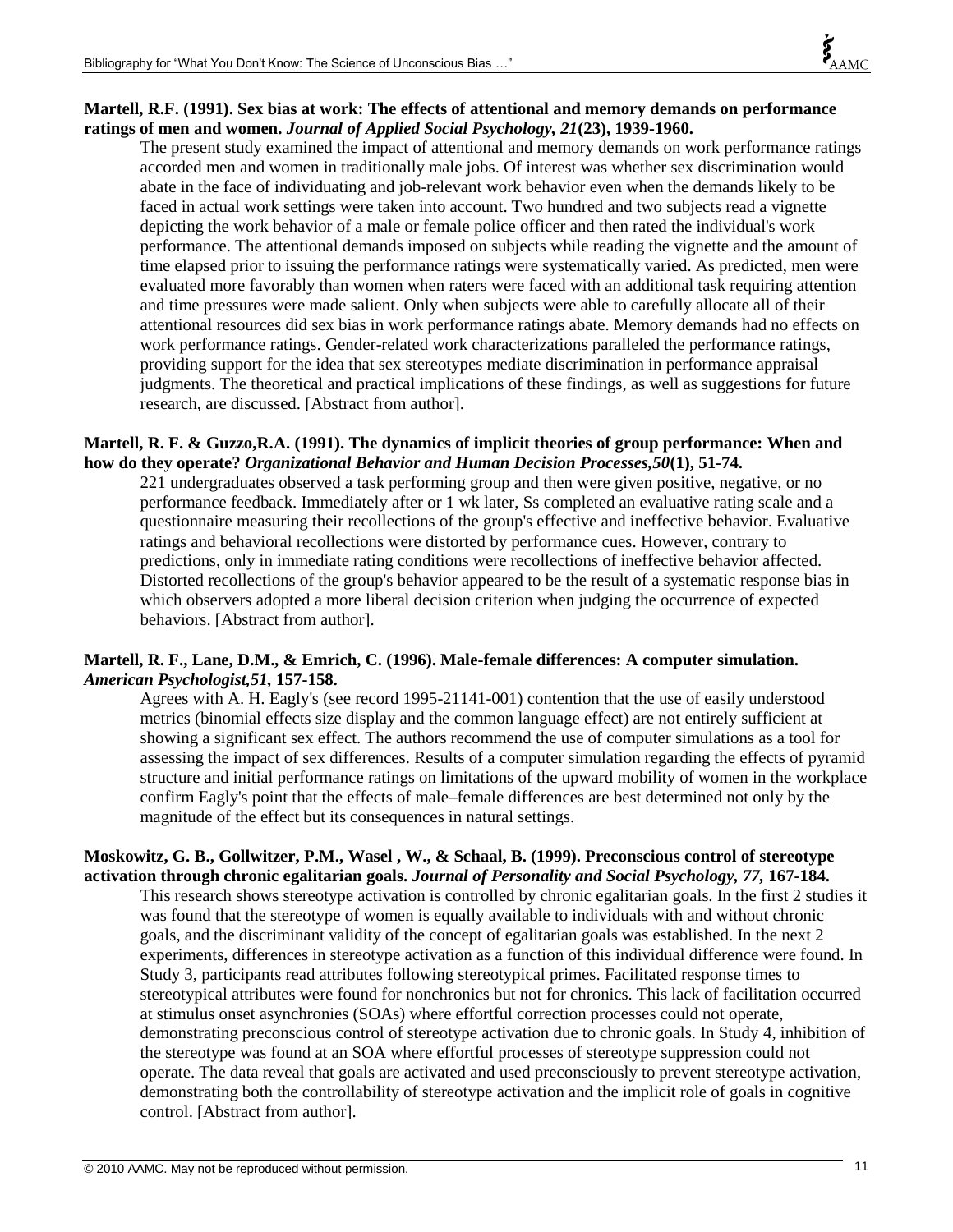# **Nelson, D.J. (2005). A national analysis of diversity in science and engineering faculties at research universities. University of Oklahoma, Norman, OK. Retrieved from:**

#### **http://cheminfo.chem.ou.edu/~djn/diversity/briefings/Diversity%20Report%20Final.pdf**

The first national and most comprehensive analysis to date of tenured and tenure track faculty in the "top" 50‖ departments of science and engineering disciplines shows that females and minorities are significantly underrepresented. [From executive summary].

#### **Nelson, T. E., Biernat, M.R., & Manis, M. (1990). Everyday base rates (sex stereotypes): Potent and resilient.** *Journal of Personality and Social Psychology ,59***(4), 664-675.**

Undergraduate subjects studied photographs of students and estimated the heights of the pictured models. Contrary to reports of base-rate neglect, sex stereotypes regarding height (the implicit recognition that men are normally taller than women) significantly affected these estimates, even when the targets' actual height was statistically controlled. Base rates were especially influential when information about targets was ambiguous, that is when targets were pictured seated. These base-rate effects were robust, remaining significant and substantial despite efforts to lessen their magnitude. Attempts to reduce base-rate effects by encouraging subjects to strive for accuracy, discouraging their reliance on the target's sex (as a cue), or offering cash rewards for accuracy did not succeed. Informing subjects that for the sample to be judged, sex would not predict targets' heights attenuated the base-rate effect, although it remained highly significant. [Abstract from author].

## **Nosek, B. A., Smyth, F. L., Sriram, N., Lindner, N. M., Devos, T., Ayala, A., … Greenwald, A.G. (2009). National differences in gender–science stereotypes predict national sex differences in science and math achievement.** *Proceedings of the National Academy of Sciences of the United States of America, 106***(6), 10593-10597.**

About 70% of more than half a million Implicit Association Tests completed by citizens of 34 countries revealed expected implicit stereotypes associating science with males more than with females. We discovered that nation-level implicit stereotypes predicted nation-level sex differences in 8th-grade science and mathematics achievement. Self-reported stereotypes did not provide additional predictive validity of the achievement gap. We suggest that implicit stereotypes and sex differences in science participation and performance are mutually reinforcing, contributing to the persistent gender gap in science engagement. [Abstract from author].

#### **Paludi, M.A. & Bauer, W.D. (1983). Goldberg revisited: What's in an author's name.** *Sex Roles, 9***(3), 387- 390.**

The present research was a replication and extension of Goldberg's 1968 study of performance evaluation. 360 college students (180 male; 180 female) were asked to evaluate an academic article in the fields of politics, psychology of women or education (judged masculine, feminine, and neutral, respectively) that was written either by a male, female, or an author whose name was initialized. Results indicated that the articles were differentially perceived and evaluated according to the name of the author. An article written by a male was evaluated more favorably than if the author was not male. Subjects' bias against women was stronger when they believed the author with the initialized name was female. [Abstract from author].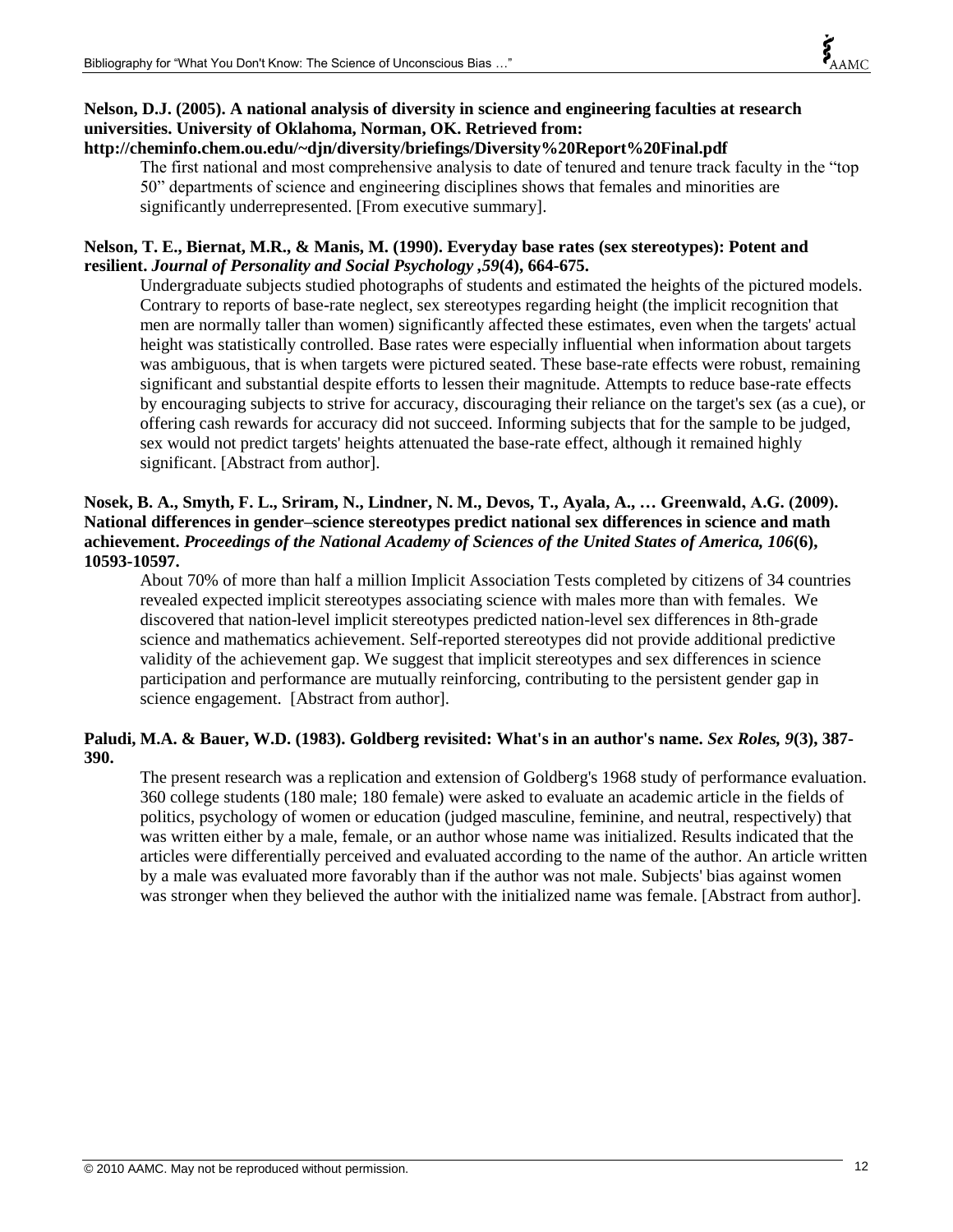# **Pilcher E.S., Kilpatrick A.O., & Segars J. (2009). An assessment of promotion and tenure requirements at dental schools.** *Journal of Dental Education, 73,* **375-382.**

Tenure and promotion are integral parts of the academic environment; however, in this era of growing shortages of faculty, as the baby boomers retire and the majority of dentists choose private practice, recruitment and retention may be affected by the way institutions handle promotion and tenure. A national survey of U.S. dental schools conducted in 2007 assessed the existence of multiple employment tracks for faculty and examined the requirements for promotion and tenure. All responding schools reported the existence of multiple tracks for academic faculty appointments. Many dental schools reported that they provided opportunity for faculty members to switch from one track to another, thus circumventing the traditional "up-or-out" policy. The number of schools offering non-tenure appointment tracks has also increased. This finding indicates an apparent increase over time in flexibility regarding tracks and tenure. The majority of schools did not report requirements for the number of publications necessary for promotion. Those that did report requirements showed an increase in expected scholarly activity relative to past studies, indicating that it may be more difficult than ever to achieve promotion. [Abstract from author].

### **Porter, N., Geis, F.L. & Jennings (Walstedt), J. (1983). Are women invisible as leaders?** *Sex Roles,9***(10), 1035-1049.**

This study shows that women are unlikely to be seen as leaders. Subjects (n=448) rated each member of a five-person group (shown in a photograph) on leadership attributes and also chose one of the five as "contributing most to the group." Eight different stimulus slides were used. In two slides the "head-ofthe-table‖ cue to group leadership was pitted against sex-role stereotypes. A man seated at the head of the table in a mixed-sex group was clearly seen as leader of his group, but a woman occupying the same position was ignored. The head-of-the-table cue identified women as leaders only in all-female stimulus groups. The data were consistent with the hypotheses that sex stereotypes still control social judgments, and that discrimination operates nonconsciously and in spite of good intentions. [Abstract from author].

#### **Powell, G. N., Butterfield, D. A., & Parent, J. D. (2002). Gender and managerial stereotypes: Have the times changed?** *Journal of Management, 28,* **177–193.**

There has been a considerable increase in the proportion of women managers in recent years, from 21% in 1976 to 46% in 1999, and a call for "feminine leadership" to capitalize on this increase. The present study examines whether there has been a corresponding change in men's and women's stereotypes of managers such that less emphasis is placed on managers' possessing masculine characteristics. Data from 348 undergraduate and part-time graduate business students indicate that although managerial stereotypes place less emphasis on masculine characteristics than in earlier studies [Academy of Management Journal 22 (1979) 395; Group and Organization Studies 14 (2) (1989) 216], a good manager is still perceived as predominantly masculine. [Abstract from author].

#### **Reskin, B.F. (2000). The proximate causes of employment discrimination.** *Contemporary Sociology, 29***(2), 319-328.**

The study of inequality has long been a priority for sociologists. Unfortunately, the customary methods used to study workplace discrimination have done little to diminish gender  $\&$  racial inequities. If this predicament is to be adequately addressed, sociologists must pay more attention to the manner in which inequality is propagated. Social psychological findings will prove useful in determining the causes of workplace discrimination. Attention should also be given to both nonconscious cognitive processes  $\&$ conscious actions motivated by stereotypes, biases, ignorance, & in-group favoritism - actions that contribute to the continuation of workplace discrimination. Only when workplace discrimination is properly theorized can its effects be eliminated. The development of strategies to reduce workplace discrimination should be given greater precedence. [Abstract from author].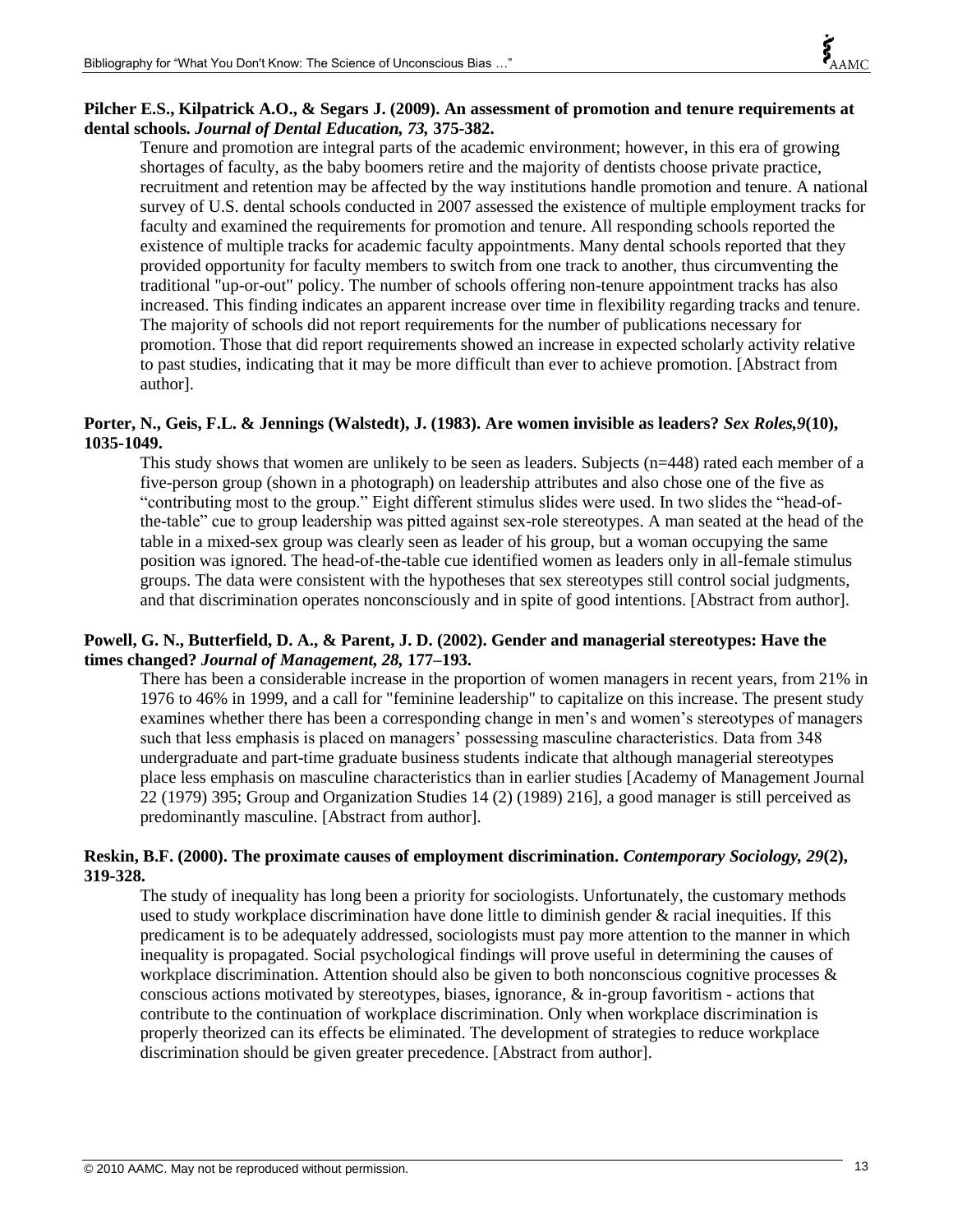#### **Ridgeway, C.L. (2001). Gender, status, and leadership.** *Journal of Social Issues, 57***(4), 637-655.**

More than a trait of individuals, gender is an institutionalized system of social practices. The gender system is deeply entwined with social hierarchy and leadership because gender stereotypes contain status beliefs that associate greater status worthiness and competence with men than women. This review uses expectation states theory to describe how gender status beliefs create a network of constraining expectations and interpersonal reactions that is a major cause of the "glass ceiling." In mixed-sex or gender-relevant contexts, gender status beliefs shape men's and women's assertiveness, the attention and evaluation their performances receive, ability attributed to them on the basis of performance, the influence they achieve, and the likelihood that they emerge as leaders. Gender status beliefs also create legitimacy reactions that penalize assertive women leaders for violating the expected status order and reduce their ability to gain compliance with directives. [Abstract from author].

#### **Robbins, T. L. & DeNisi, A.S. (1993). Moderators of sex bias in the performance appraisal process: A cognitive analysis.** *Journal of Management, 19***(1), 113-126.**

The present study was designed to analyze cognitive characteristics and situational moderators associated with sex bias in performance appraisal. The results of this study suggest that sex bias does not emerge as an influential factor during rater recall. Ratees performing in sex-incongruent occupations were found to receive deflated ratings in situations where their gender was not distinct within the group of ratees to be evaluated. Interpretations, limitations, implications, and directions for future research are discussed. [Abstract from author].

#### **Rudman, L. A., & Glick, P. (2001). Prescriptive gender stereotypes and backlash toward agentic women.**  *Journal of Social Issues, 57,* **743–762.**

In an experiment, job description and applicants' attributes were examined as moderators of the backlash effect, the negative evaluation of agentic women for violating prescriptions of feminine niceness (Rudman, 1998). Rutgers University students made hiring decisions for a masculine or "feminized" managerial job. Applicants were presented as either agentic or androgynous. Replicating Rudman and Glick (1999), a feminized job description promoted hiring discrimination against an agentic female because she was perceived as insufficiently nice. Unique to the present research, this perception was related to participants' possession of an implicit (but not explicit) agency-communality stereotype. By contrast, androgynous female applicants were not discriminated against. The findings suggest that the prescription for female niceness is an implicit belief that penalizes women unless they temper their agency with niceness. [Abstract from author].

#### **Sackett, P.R., DuBois, C.L.Z., & Noe, A.W. (1991). Tokenism in performance evaluation: The effects of work group representation on male–female and white–black differences in performance ratings.** *Journal of Applied Psychology, 76***(2), 263-267.**

Male–female differences in performance ratings were examined in 486 work groups across a wide variety of jobs and organizations. As suggested by the sex stereotyping literature, women received lower ratings when the proportion of women in the group was small, even after male–female cognitive ability, psychomotor ability, education, and experience differences were controlled. Replication of the analyses with racial differences (White–Black) in 814 work groups demonstrated that group composition had little effect on performance ratings. The effects of group composition on stereotyping behaviors do not appear to generalize to all minority contexts. [Abstract from author].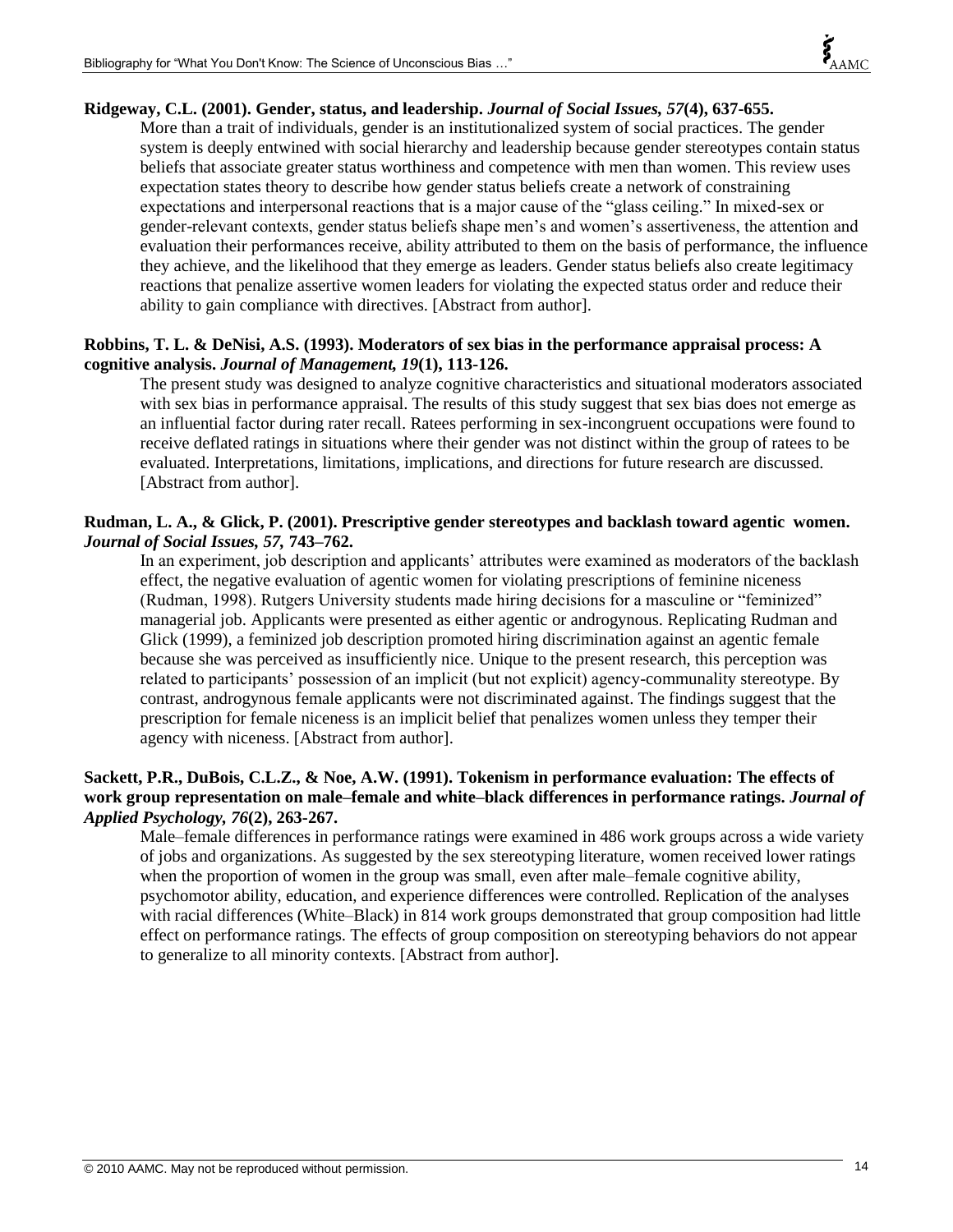# **Schmader, T., Whitehead, J., & Wysocki, V.H. (2007). A linguistic comparison of letters of recommendation for male and female chemistry and biochemistry job applicants at the University of Arizona.** *Sex Roles, 57***, 509-514.**

Letters of recommendation are central to the hiring process. However, gender stereotypes could bias how recommenders describe female compared to male applicants. In the current study, text analysis software was used to examine 886 letters of recommendation written on behalf of 235 male and 42 female applicants for either a chemistry or biochemistry faculty position at a large U.S. research university. Results revealed more similarities than differences in letters written for male and female candidates. However, recommenders used significantly more standout adjectives to describe male as compared to female candidates. Letters containing more standout words also included more ability words and fewer grindstone words. Research is needed to explore how differences in language use affect perceivers' evaluations of female candidates. [Abstract from author].

### **Skrypnek, B.J. & Snyder, M. (1982). On the self-perpetuating nature of stereotypes about women and men.**  *Journal of Experimental Social Psychology, 18***(3), 277-291.**

122 male-female pairs of unacquainted undergraduates interacted to negotiate a division of labor on a series of worklike tasks (that differed in their sex-role connotations) in a situation that permitted control over the information that male perceivers received about the apparent sex of female targets. The perceivers' beliefs about the sex of their targets initiated a chain of events that resulted in targets providing behavioral information for perceivers' beliefs about their sex. Although this behavioral confirmation effect was initially elicited as reactions to overtures made by perceivers, it persevered so that eventually targets came to initiate behaviors "appropriate" to the sex with which they had been labeled by perceivers. The specific roles of perceivers and targets in the behavioral confirmation process are examined. [Abstract from author].

#### **Steinpreis, R., Anders, K.A., & Ritzke, D. (1999). The impact of gender on the review of the curricula vitae of job applicants and tenure candidates: A national empirical study.** *Sex Roles, 41***, 509-528.**

The purpose of this study was to determine some of the factors that influence outside reviewers and search committee members when they are reviewing curricula vitae, particularly with respect to the gender of the name on the vitae. The participants in this study were 238 male and female academic psychologists who listed a university address in the 1997 Directory of the American Psychological Association. They were each sent one of four versions of a curriculum vitae (i.e., female job applicant, male job applicant, female tenure candidate, and male tenure candidate), along with a questionnaire and a self-addressed stamped envelope. All the curricula vitae actually came from a real-life scientist at two different stages in her career, but the names were changed to traditional male and female names. Although an exclusively between-groups design was used to avoid sparking gender-conscious responding, the results indicate that the participants were clearly able to distinguish between the qualifications of the job applicants versus the tenure candidates, as evidenced by suggesting higher starting salaries, increased likelihood of offering the tenure candidates a job, granting them tenure, and greater respect for their teaching, research, and service records. Both men and women were more likely to vote to hire a male job applicant than a female job applicant with an identical record. Similarly, both sexes reported that the male job applicant had done adequate teaching, research, and service experience compared to the female job applicant with an identical record. In contrast, when men and women examined the highly competitive curriculum vitae of the real-life scientist who had gotten early tenure, they were equally likely to tenure the male and female tenure candidates and there was no difference in their ratings of their teaching, research, and service experience. There was no significant main effect for the quality of the institution or professional rank on selectivity in hiring and tenuring decisions. The results of this study indicate a gender bias for both men and women in preference for male job applicants. [Abstract from author].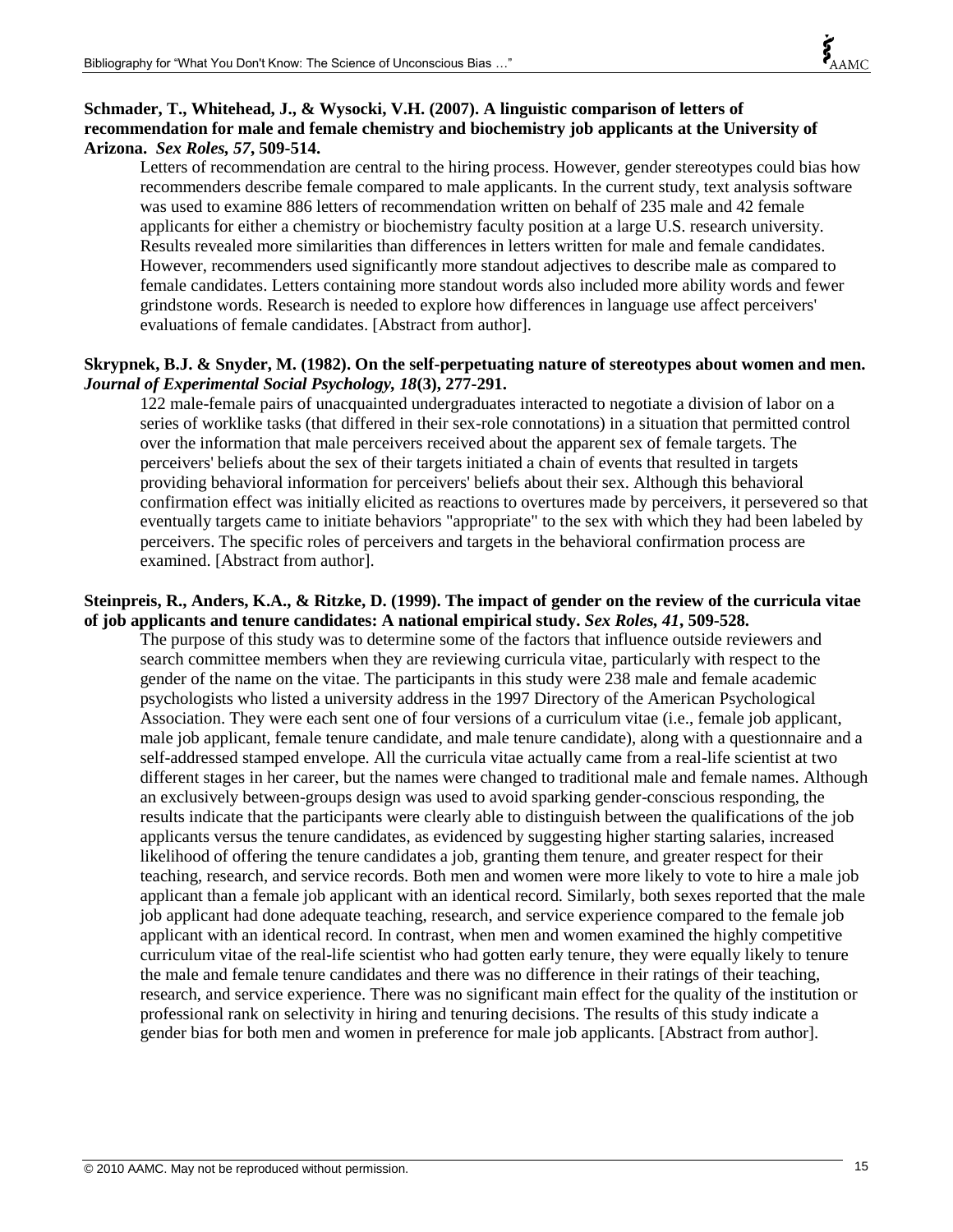# **Tetlock, P., Lerner, J. & Boetteger, R. (1996). The dilution effect: Judgmental bias, conversational convention, or a bit of both?** *European Journal of Social Psychology, 26***(6), 915-934.**

This study explored competing normative interpretations of the dilution effect: the tendency for people to underutilize diagnostic evidence in prediction tasks when that evidence is accompanied by irrelevant information. From the normative vantage point of the intuitive statistician, the dilution effect is a judgmental bias that arises from the representativeness heuristic (similarity-matching of causes and effects). From the normative prospective of the intuitive politician, however, the dilution effect is a rational response to evidence presented in a setting in which Gricean norms of conversation are assumed to hold. The current experiment factorially manipulated conversational norms, the degree to which diagnostic evidence was diluted by irrelevant evidence, and the accountability of subjects for their judgments. Accountable subjects demonstrated a robust dilution effect when conversational norms were explicitly primed as well as in the no-priming control condition, but no dilution when conversational norms were explicitly deactivated. Non-accountable subjects demonstrated the dilution effect across norm activation conditions, with the strongest effect under the activation of conversational norms. Although the results generally support the conversational-norm interpretation of dilution, the significant dilution effect among non-accountable subjects in the norm-deactivated condition is more consistent with the judgmental-bias interpretation. [Abstract from author].

#### **Tetlock, P. (1985). Accountability: A social check on the fundamental attribution error.** *Social Psychology Quarterly, 48***(3), 227-236.**

Previous attitude-attribution studies indicate that people are often quick to draw conclusions about the attitudes and personalities of others-even when plausible external or situational causes for behavior exist (an effect known as the overattribution effect or fundamental attribution error). This experiment explores whether accountability--pressures to justify one's causal interpretations of behavior to others--reduces or eliminates this bias. Subjects were exposed to an essay that supported or opposed affirmative action. They were informed that the essay writer had freely chosen or had been assigned the position he took. Finally, subjects either did not expect to justify their impressions of the essay writer or expected to justify their impressions either before or after exposure to the stimulus information. The results replicated previous findings when subjects did not feel accountable for their impressions of the essay writer or learned of being accountable only after viewing the stimulus information. Subjects attributed essay-consistent attitudes to the writer even when the writer had been assigned the task of advocating a particular position. Subjects were, however, significantly more sensitive to situational determinants of the essay writer's behavior when they felt accountable for their impressions prior to viewing the stimulus information. The results suggest that accountability eliminated the overattribution effect by affecting how subjects initially encoded and analyzed stimulus information. [Abstract from author].

# **Tetlock, P. (1983). Accountability and the perseverance of first impressions.** *Social Psychology Quarterly, 46***(4), 285-292.**

Previous research indicates that our initial impressions of events frequently influence how we interpret later information. This experiment explored whether accountability-pressures to justify one's impressions to others-leads people to process information more vigilantly and, as a result, reduces the undue influence of early-formed impressions on final judgments. Subjects viewed evidence from a criminal case and then assessed the guilt of the defendant. The study varied (1) the order of presentation of pro-vs. anti-defendant information, (2) whether subjects expected to justify their decisions and, if so, whether subjects realized that they were accountable prior to or only after viewing the evidence. The results indicated that subjects given the anti/pro-defendant order of information were more likely to perceive the defendant as guilty than subjects given the pro/anti-defendant order of information, but only when subjects did not expect to justify their decisions or expected to justify their decisions only after viewing the evidence. Order of presentation of evidence had no impact when subjects expected to justify their decisions before viewing the evidence. Accountability prior to the evidence also substantially improved free recall of the case material. The results suggest that accountability reduces primacy effects by affecting how people initially encode and process stimulus information. [Abstract from author].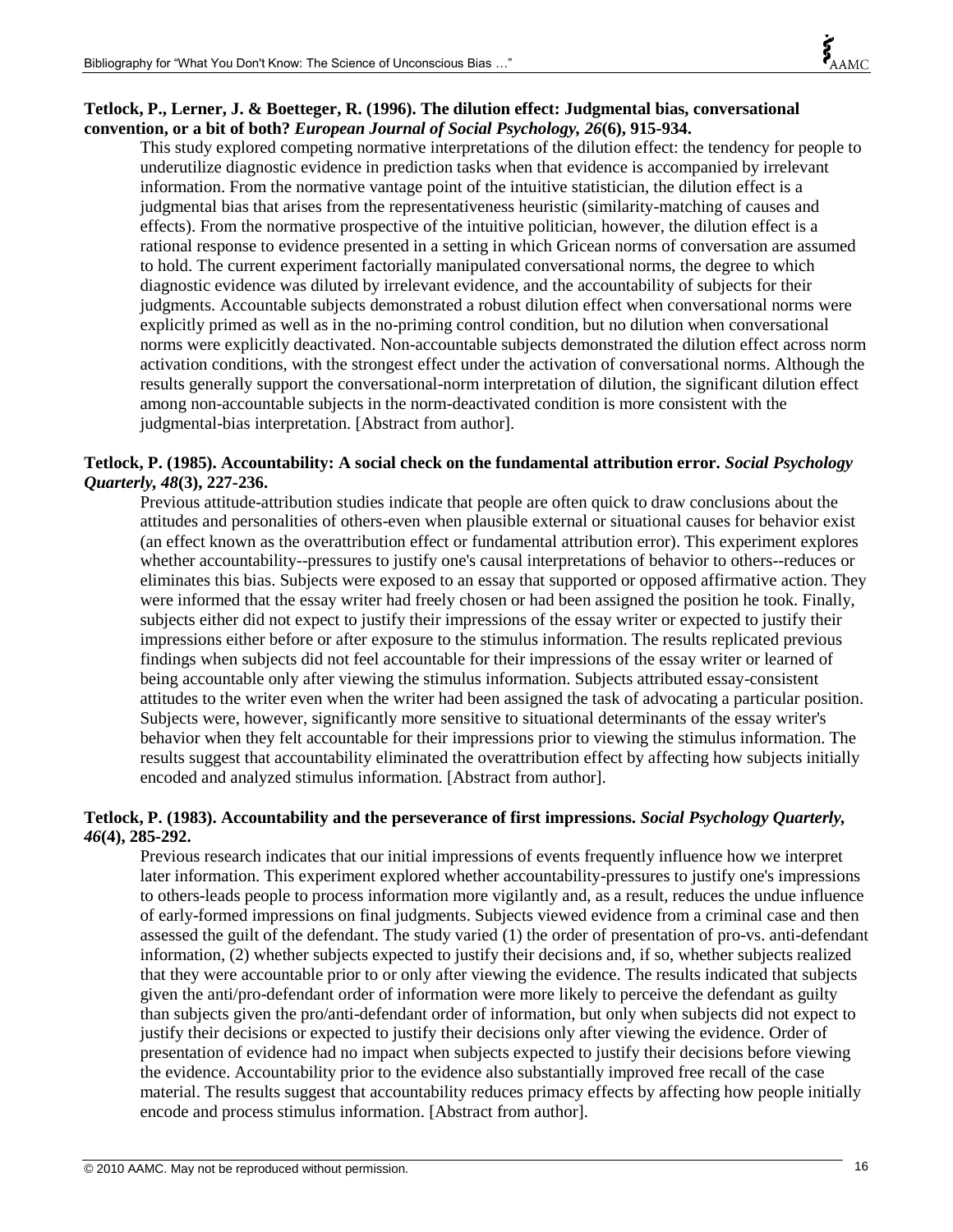## **Thomas-Hunt, M. C. & Phillips, K.W. (2004). When what you know is not enough: Expertise and gender dynamics in task groups.** *Personality and Social Psychology Bulletin***,** *30***(12), 1585-1598.**

This study investigates how the contribution, identification, and consideration of expertise within groups are affected by gender differences. The authors examined the effects of member expertise and gender on others' perceptions of expertise, actual and own perceptions of influence, and group performance on a decision-making task. The authors' findings are consistent with social role theory and expectation states theory. Women were less influential when they possessed expertise, and having expertise decreased how expert others perceived them to be. Conversely, having expertise was relatively positive for men. These differences were reflected in group performance, as groups with a female expert underperformed groups with a male expert. Thus, contrary to common expectations, possessing expertise did not ameliorate the gender effects often seen in workgroups. The findings are discussed in light of their implications for organizational workgroups in which contribution of expertise is critical to group performance. [Abstract from author].

#### **Tinkler, J., Li, Y. & Mollborn, S. (2007). Can legal intervention change beliefs: The effect of exposure to sexual harassment policy on men's gender beliefs.** *Social Psychology Quarterly, 70***(4), 480-494.**

In spite of the relative success of equal opportunity laws on women's status in the workplace, we know little about the influence of such legal interventions on people's attitudes and beliefs. This paper focuses, in particular, on how sexual harassment policy affects men's beliefs about the gender hierarchy. We employ an experimental design in which we measure the effect of a policy intervention on men's explicit and implicit gender beliefs. Results show that the sexual harassment policy did not alter explicit gender beliefs. Explicit beliefs changed in a different way, however. Compared to the baseline condition, participants in the policy intervention condition believed that most people think both men and women are lower-status, less competent, and less considerate. The policy intervention also affected implicit gender beliefs. Participants in the policy condition displayed more entrenched male-advantaged gender beliefs compared to the baseline condition. We interpret this as evidence that sexual harassment policies may have the unintended effect of activating unequal gender beliefs, which run contrary to the policy's equalizing aims. This research also suggests the value of measuring both explicit and implicit gender beliefs. [Abstract from author].

## **Trix, F. & Psenka, C. (2003). Exploring the color of glass: Letters of recommendation for female and male medical faculty.** *Discourse and Society, 14***(2), 191-220.**

This study examines over 500 letters of recommendation for medical faculty at a large American medical school in the mid-1990s, using methods from corpus and discourse analysis, with the theoretical perspective of gender schema from cognitive psychology. Letters written for female applicants were found to differ systematically from those written for male applicants in the extremes of length, in the percentages lacking in basic features, in the percentages with doubt raisers (an extended category of negative language, often associated with apparent commendation), and in frequency of mention of status terms. Further, the most common semantically grouped possessive phrases referring to female and male applicants ('her teaching,' 'his research') reinforce gender schema that tend to portray women as teachers and students, and men as researchers and professionals. [Abstract from author].

#### **Trower, C. & Chait, R. (2002) Faculty diversity: Too little for too long.** *Harvard Magazine.* **Retrieved from: http://harvardmagazine.com/2002/03/faculty-diversity.html**

Article presents numbers on faculty diversity by institution type and faculty rank and offers suggestions for reform.

#### **Valian,V. (1998). Running in place.** *The Sciences,* **18-23.**

After thirty years on the fast track, women are still hobbled by the cumulative effects of sexual stereotyping—a bias that begins in infancy and persists even among the most enlightened employers. [From the source document]. Article presents essays and comments on women by track and field, and the effects of sexual stereotyping.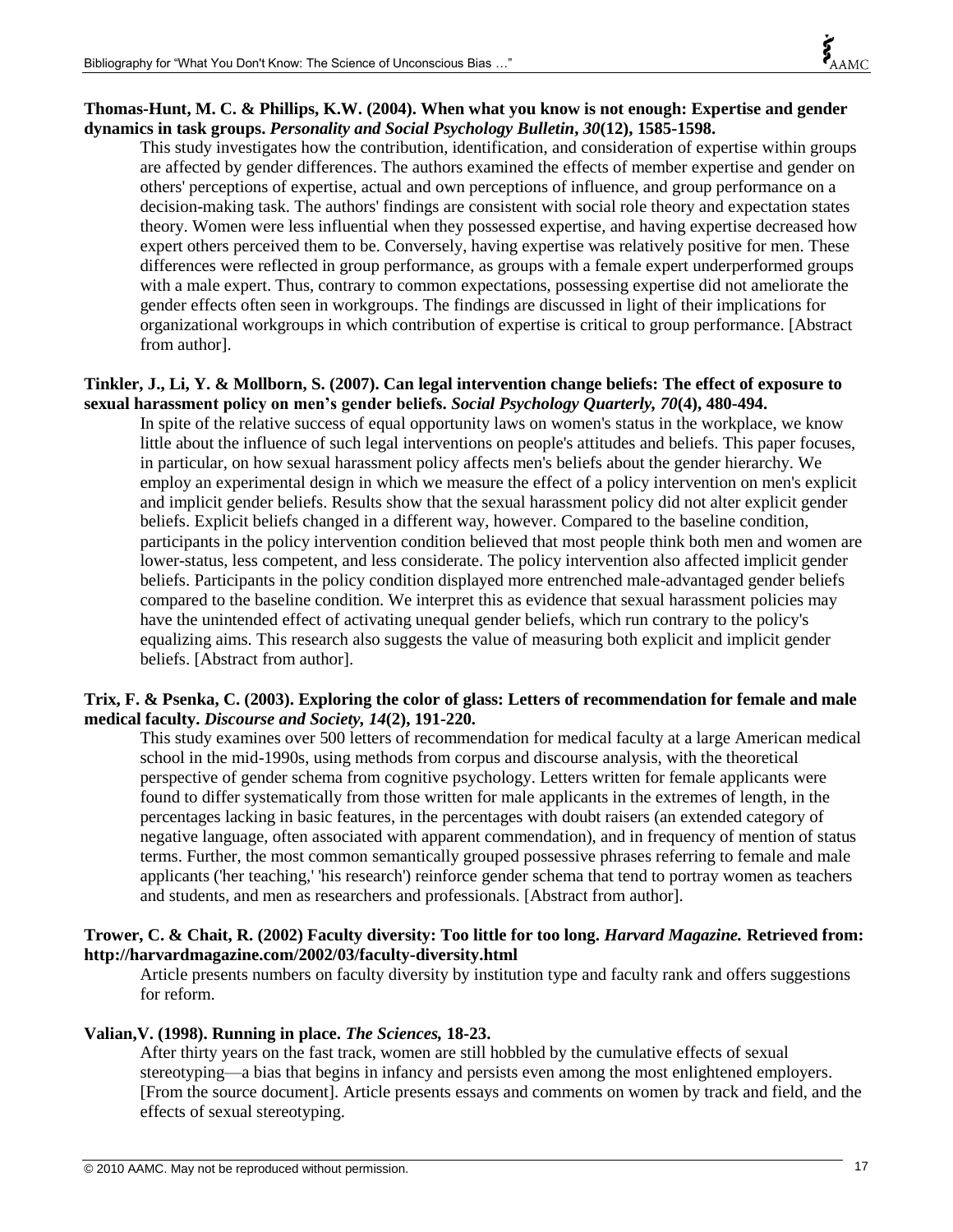#### **Valian, V. (1999).** *Why so slow? The advancement of women.* **Cambridge, MA: MIT Press.**

Why do so few women occupy positions of power and prestige? This book uses concepts and data from psychology, sociology, economics, and biology to explain the disparity in the professional advancement of men and women. The claim is that men and women alike have implicit hypotheses about gender differences - gender schemas - that create small sex differences in characteristics, behaviors, perceptions, and evaluations of men and women. Those small imbalances accumulate to advantage men and disadvantage women. The most important consequence of gender schemas for professional life is that men tend to be overrated and women underrated. Although most men and women in the professions sincerely hold egalitarian beliefs, those beliefs alone cannot guarantee impartial evaluation and treatment of others. Only by understanding how our perceptions are skewed by gender schemas can we begin to perceive ourselves and others accurately. The goal in Why So Slow? is to make the invisible factors that retard women's progress visible so that fair treatment of men and women will be possible. The book makes its case with experimental and observational data from laboratory and field studies of children and adults, and with statistical documentation on men and women in the professions. The many anecdotal examples throughout provide a lively counterpoint. [Synopsis retrieved from: http://maxweber.hunter.cuny.edu/psych/faculty/valian/valian.htm].

#### **Wenneras, C. & Wold, A. (1997.) Nepotism and sexism in peer-review. In** *Women, science, and technology: a reader in feminist science studies.***Wyer, M. (Ed). Routledge, NY.**

The authors present an analysis of peer-review scores for postdoctoral fellowship applications at the Swedish Medical Research Council (MRC) as of May 1997. The article discusses the policy of secrecy in evaluation. The study strongly suggests that peer reviewers cannot judge scientific merit independent of gender. The peer reviewers over-estimated male achievements and/or underestimated female performance, as shown by multiple-regression analyses of the relation between defined parameters of scientific productivity and competence scores.

#### **Wingard D.L., Reznik V.M., & Daley S.P. (2008). Career experiences and perceptions of underrepresented minority medical school faculty.** *Journal of the National Medical Association, 100,* **1084-1087.**

BACKGROUND: Although studies have outlined the benefit of diversity in academic medicine, the number of underrepresented minority (URM) faculty remains low. In 1998, University of California, San Diego (UCSD) School of Medicine with the Hispanic Center of Excellence began a formalized proactive faculty development program. Over the past 10 years, recruitment and retention of URM junior faculty have increased. We undertook a study to explore factors associated with this improvement. METHODS: Semistructured interviews were conducted with 18 out of 26 URM and 12 out of 26 randomly chosen non-URM assistant and associate faculty members throughout 2005. Interview content, based on a conceptual framework from Joanne Moody, included career path, knowledge and experience with faculty development programs and perceived faculty standing. RESULTS: URM faculty were more likely than majority faculty (44% vs.  $8\%$ , p = 0.04) to mention the importance of a role model in choosing their career path. URM faculty participated in faculty development programs at a higher rate than majority faculty (78% vs. 17%, p < 0.001), were more likely to find out about programs through personal contact (94% vs. 42%,  $p = 0.001$ ) and reported more personal contacts prior to participation (78% vs. 33%,  $p =$ 0.02). URM faculty were older, graduated earlier and were more likely hired into a staff position prior to faculty appointment (61% vs. 17%,  $p = 0.02$ ). CONCLUSIONS: Academic medical centers may find competitive URM candidates in staff positions and alternative faculty tracks within their institution. Informing URM faculty often and personally about opportunities for faculty development may increase their participation in career development programs and improve retention. [Abstract from author].